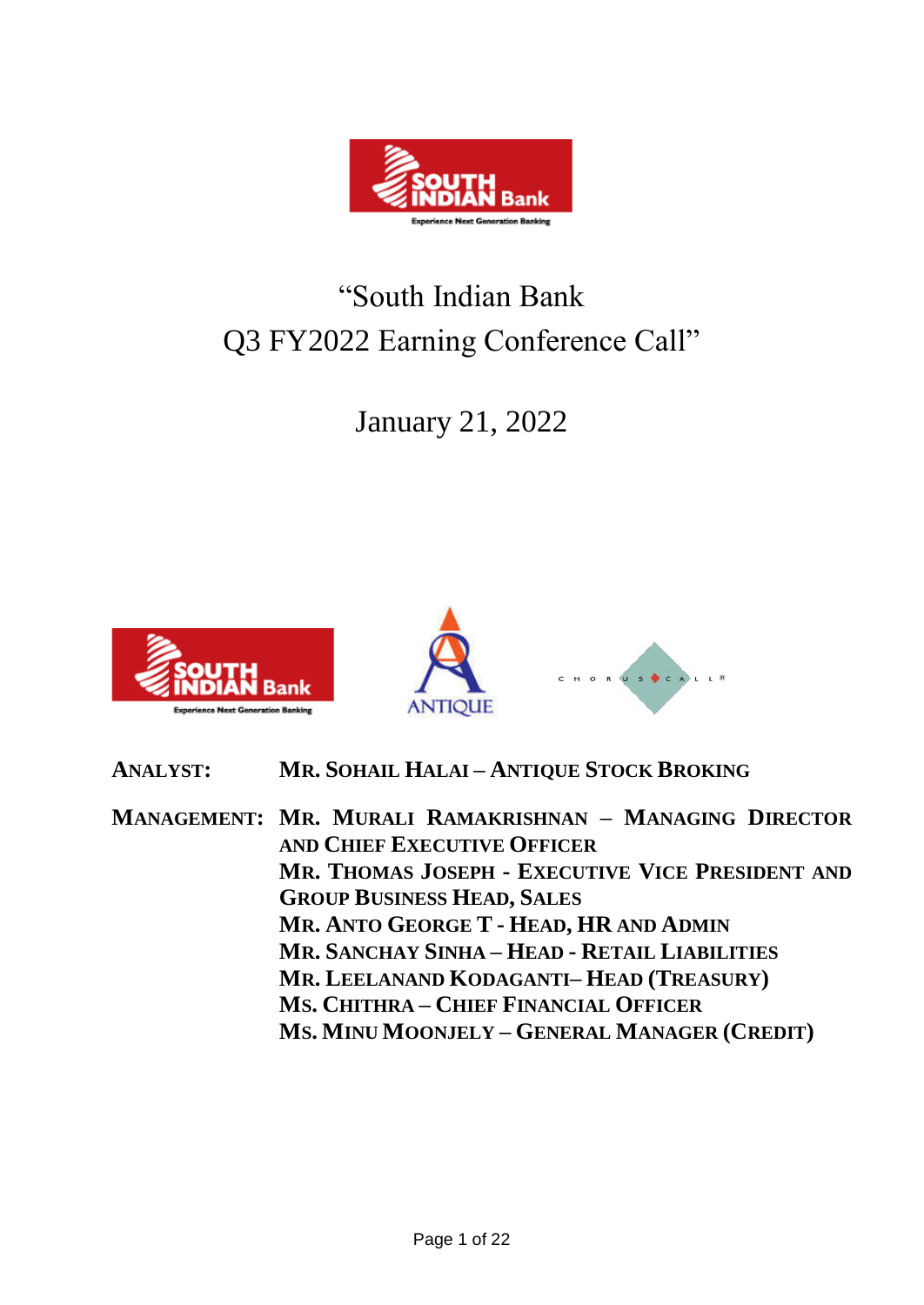

- **Moderator:** Good morning ladies and gentlemen. Welcome to the South Indian Bank Limited Q3 FY2022 earnings conference call, hosted by Antique Stock Broking. As a reminder, all participant lines will be in the listen-only mode and there will be an opportunity for you to ask questions after the presentation concludes. Should you need assistance during the conference call, please signal an operator by pressing "\*" then "0" on your touchtone phone. Please note that this conference is being recorded. I now hand the conference over to Mr. Sohail Halai from Antique Stock Broking. Thank you, and over to you, Sir!
- **Sohail Halai**: Good morning everyone and thank you for joining the call. Today we have with us senior management from South Indian Bank represented by Mr. Murli Ramakrishnan, MD and CEO and other senior management members. The call is to discuss 3Q FY2022 earnings and also to look at the future outlook of the bank. I would request Mr. Ramakrishnan Sir to give his opening remarks post which we can open the floor for Q&A. Over to you Sir!
- **Murali Ramakrishnan**: Thank you. Good morning to all of you and thank you for joining us for the South Indian Bank Q3 FY2022 earnings conference call. We are joined by my colleagues, Mr. Thomas Joseph, EVP and Group Business Head Sales, Mr. Anto George, Head HR and Admin, Mr. Sanchay Sinha, Head Retail Liability and Branch Banking, Mr. Leelanand Kodaganti, Head Treasury, Ms. Chitra H, CFO and Ms. Minu Moonjely, GM Credit.

We hope that you and your family are safe and healthy. We continue to appreciate the efforts of our employees who have shown strong resilience and the ability to adapt the changing circumstances.

Let me start with a brief update on consolidation of our loan portfolio. As per our stated strategy the bank intends to build granular loan portfolio. Over the past five quarters the bank churned about 30% of its loan book with better underwriting mechanism. The new book based on the accounts opened since October 1, 2020 is Rs. 18,000 Crores. The overall average ticket size has decreased from Rs.17 lakhs as of September 30, 2020 to less than Rs.14 lakhs as at December 31, 2021.

We are seeing consistent growth in our disbursement across the products, quarter on quarter in this financial year. The bank achieved an overall disbursement of Rs. 16,800 Crores during nine months ended December 2021.

Further we saw a record disbursement of Rs. 7,901 Crores during the current quarter end of December 2021, which was 81% higher than the same quarter of previous year.

Coming to the corporate lending, we have disbursed about Rs. 7,600 Crores during nine months ended December 2021, predominantly to A & above rated corporates. The share of A & above rated large corporates has improved from 63% as at March 31, 2021 to 82% as at December 31,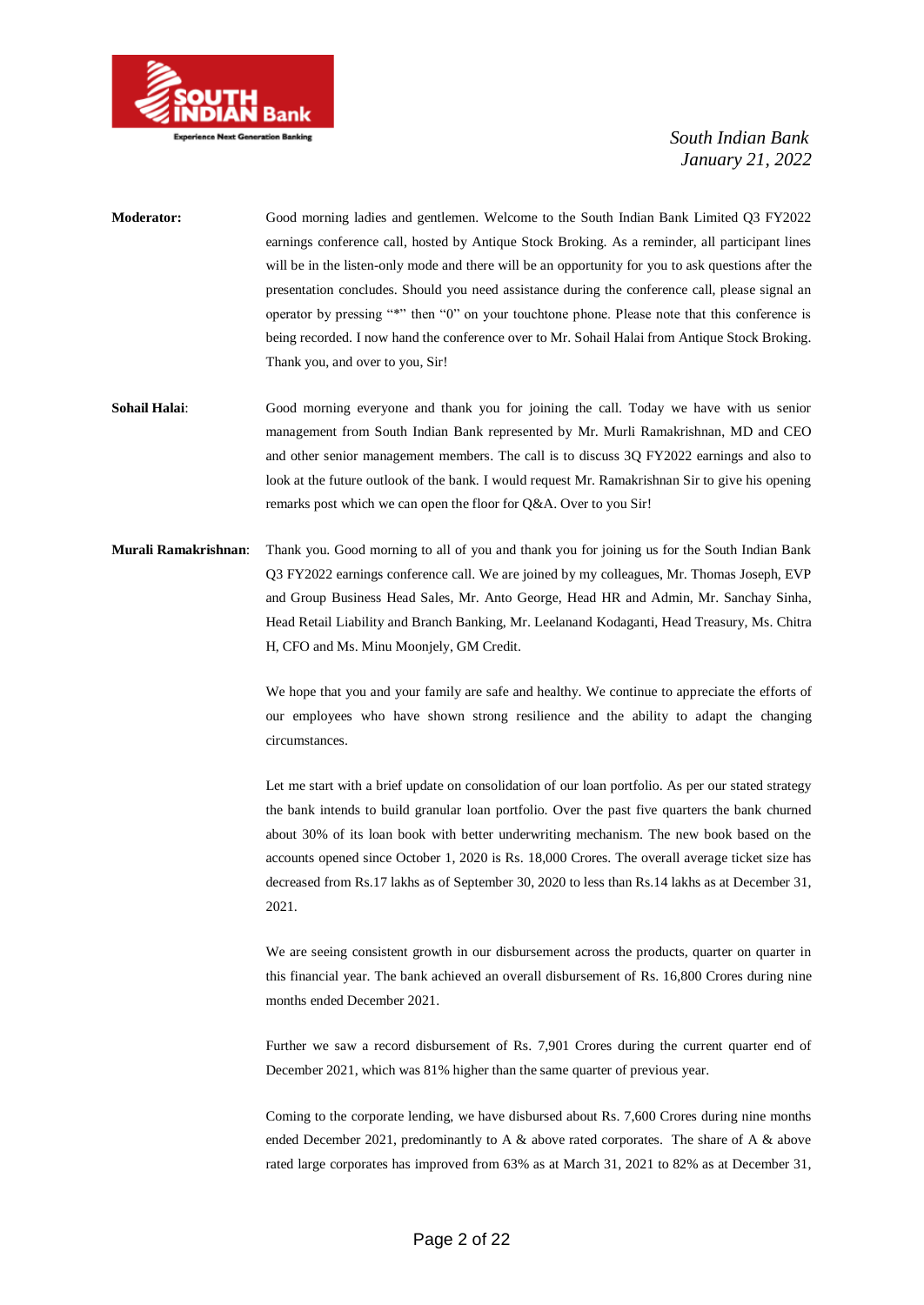

2021. It is worth highlighting that we have zero delinquency on new Corporate book i.e. disbursements starting October 1, 2020.

Gold portfolio is the segment which has been consistently growing throughout the pandemic. We saw a disbursement of about Rs. 5,200 crores during nine months ended December 2021, with an average ticket size of about Rs. 1,40,000/- and LTV of 74%.

Personal loan is another segment where we are seeing good traction since the launch of preapproved PL in September of this year. We are seeing steady monthly disbursement run rate of Rs. 85 crores.

As far as SME is concerned, given limited quality credit opportunity at desired pricing, we are cautiously growing this segment with monthly disbursements averaging at Rs. 250 Crores in comparison the average of 175 Cr in the first two quarter. We continue to support our existing borrowers with good credit history.

The most important part of this new book is that we have seen very low delinquency. NPA from the overall new book of Rs. 18,000 crores have been less than 0.1% and SMA 2 book is 0.6% as we see it now, though we do understand that it is too early to conclude with certainty.

Another focus area, where the Bank has put in lot of efforts over past few quarters is on recoveries and collections. The Bank has taken multiple initiatives to strengthen recovery process like beefing up collection team, on-boarding collection agencies across the country, alignment of recovery team with asset verticals and implementation of new collection systems. These initiatives have helped the Bank to do a record recovery and upgrade (including recovery from technical written off accounts) of Rs. 928 crores non-performing accounts in nine months ended December 2021 compared to last full year performance Rs. 600 crores. Further, the recovery during this quarter was without any major consortium account resolution. We are targeting to achieve full year recovery of around Rs. 1,200 crores, which if it happens will be 100% more than the last year.

Further, following the robust collection drive within the bank, our SMA2 portfolio has consistently improved quarter on quarter from Rs. 2,139 crores in Q1-2022 to Rs. 1,330 crores in Q3-2022. This has in turn led to an improvement in collection efficiency quarter on quarter from 87.7% in Q1-2022, 95.1% in Q2-2022 to 100.6% in Q3-2022.

Coming to the Indian economy, lately, we are seeing sudden spurt in Covid cases and there is a threat of new Omicron virus variant looming over the economy. Many states have begun to put restrictions on economic activity, which may impact businesses to some extent. However, compared to second wave more people are vaccinated and hospitalisation rates in third wave are less across the states. We are hopeful that the Indian economy will be back on the path of economic growth once the intermittent phase of covid third wave stabilise. The Bank is closely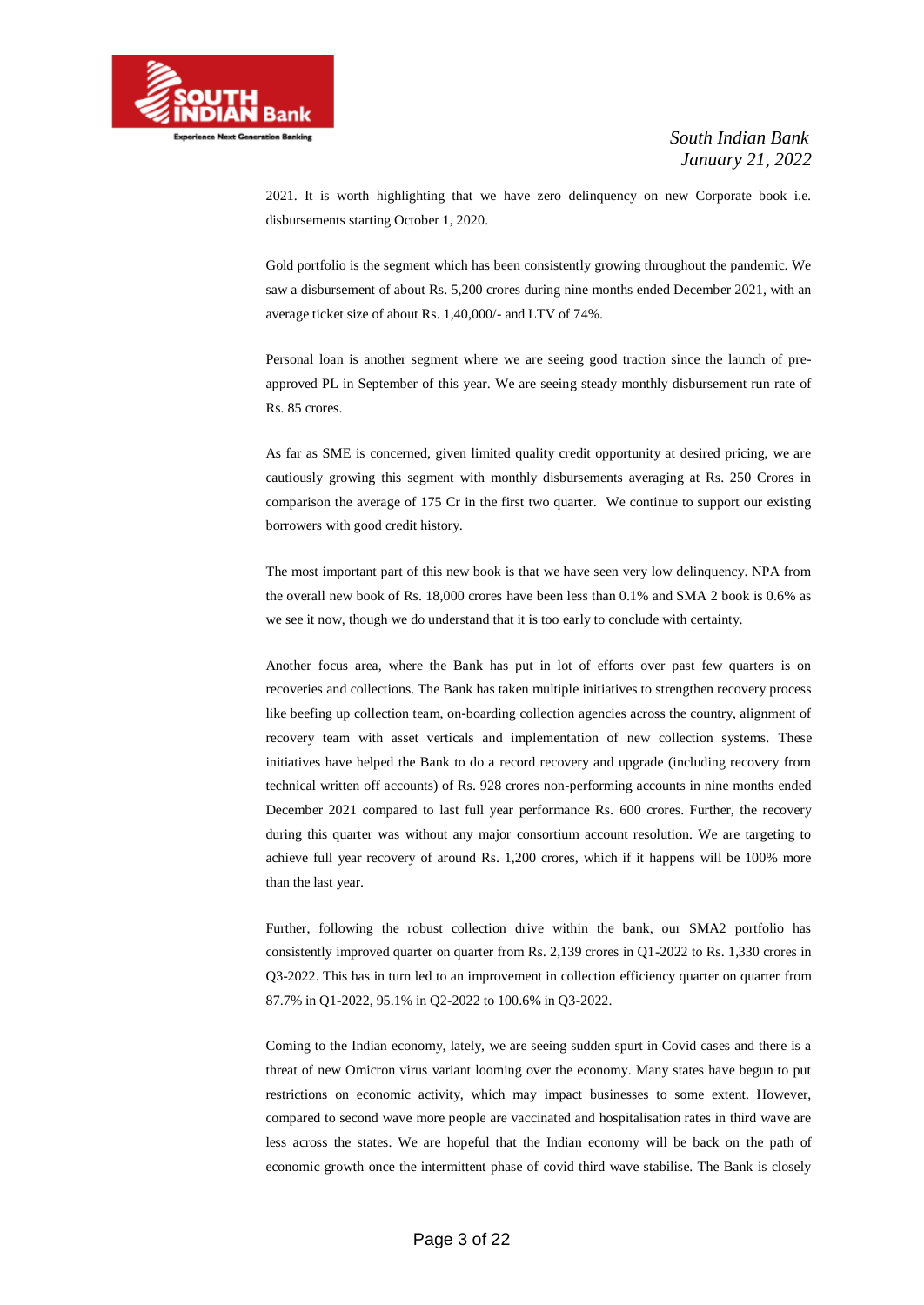

assessing impact of third wave on our borrowers and will provide suitable assistance and support if needed.

Let me take you through the key highlights of the operational and financial performance for this quarter.

The total business for the bank stands at Rs. 1,45,757 crores as at December 31, 2021,

Advances grew on a sequential basis to Rs. 59,229 crores. We continue to see good traction in our Gold Loan with consistent growth of 12% YoY to reach Rs. 9,862 crores as at December 31, 2021.

The Bank continues to calibrate and churn corporate portfolio with better rated corporates. The share of A & above rated corporates in large corporate book (Rs. 100 Crores & above) improved from 75% at September 2021 to 82% at December 2021. During the quarter, we have also seen good traction in recently launched pre-approved personal loans. We continue to selectively grow our SME portfolio and disbursed about Rs. 800 crores of SME/MSME loans in the quarter ended December 31, 2021.

Retail Deposits, rose by 10% YoY to Rs. 84,151 crores. CASA deposits increased by 21% YoY to Rs. 28,229 crores, predominantly due to continued improvement in our SA business which grew by 21% YoY to Rs. 23,569 crores. CASA ratio continued to improve and increased by 113 bps QoQ to reach 32.0% of the total deposits as at December 31, 2021. Bulk Deposits declined by 40% YoY to Rs. 4,197 crores in line with our strategy.

NRI Deposits, which has been growing steadily, rose by 5% YoY to Rs. 27,144 crores and contributes about 31% of total deposits. Low cost NRI Deposits grew by 7% YoY to Rs. 8,424 crores. The Bank saw a robust growth of 35% YoY in our NRI Remittance business during the quarter.

Our investment book was at Rs. 21,066 crores of which HTM category contributed Rs. 18,585 crores, while AFS contributed Rs. 2,455 crores.

The Bank witnessed slippages of Rs. 387 crores during Q2-2022, which were in line with the guidance given for FY2022. Personal and business segments continued to feel the impact of the covid. The Bank has restructured Rs. 1,970 crores worth of loans under Covid OTR frameworks, of which, Business segment is Rs. 1,024 crores, personal segment is Rs.306 crores and Corporate is Rs. 640 crores.

The Bank's collection efficiency improved from 95% in Q2-2022 to 101% in Q3-2022. The overall collection efficiency for the months of October, November and December 2021 were 100%, 99% and 102% respectively.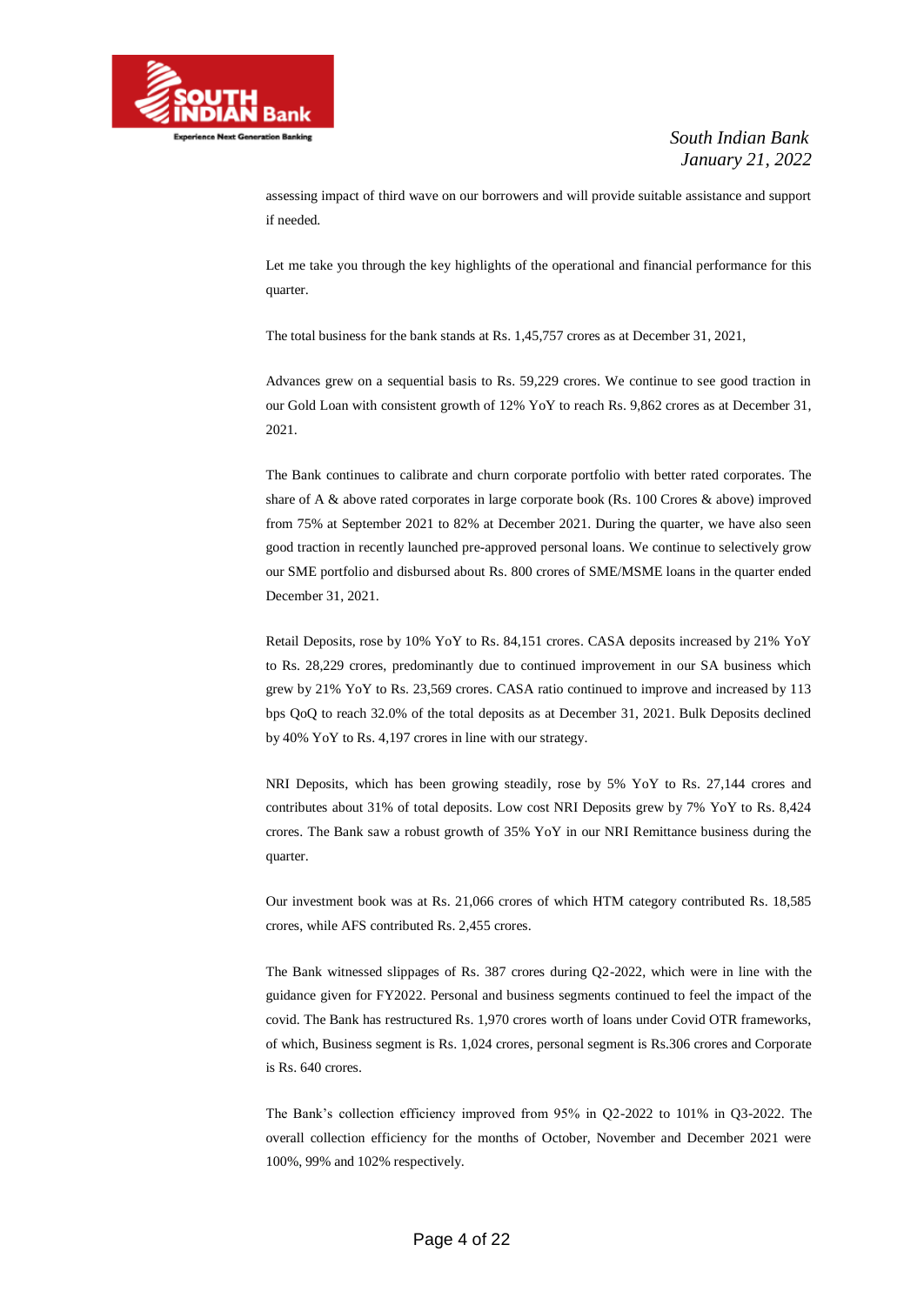

Gross NPA ratio improved by 9 bps from 6.65% as at September 30, 2021 to 6.56% as at December 31, 2021. During the quarter, the Bank was able to recover / upgrade Rs. 291 crores worth of NPAs. The Net NPA ratio improved by 33 bps from 3.85% as at September 30, 2021 to 3.52% as at December 31, 2021.

Net Interest income for the quarter increased by 9% QoQ to Rs. 573 crores. Net interest margin improved by 15 bps QoQ to 2.64% in Q3-2022. Sequential growth in CASA has led to improvement in cost of deposits by 17 bps QoQ to reach 4.67%.

Non-interest income was flat at Rs. 222 crores. Our core fee income increased by 23% YoY to Rs. 127 crores.

Overall provisions were Rs. 346 crores in Q3 FY22. These provisions include Rs. 279 crores towards NPA and NPI and standard assets provisions of Rs.40 crores. Our PCR improved from 65.02% as at September 30, 2021 to 68.08% as at December 31, 2021. PCR excluding write off improved by 410 bps to 48.0% as at December 31, 2021 compared to 43.9% as at September 30, 2021.

Our overall capital adequacy ratio continues to be robust with 15.68% as at December 31, 2021, the Tier I ratio stands at 12.72% as at December 31, 2021.

We are hopeful that the momentum and disbursements in collection will continue in the coming quarters with the headwinds in the economy tapering.

With this we open the floor for questions. Thank you.

**Moderator**: Thank you very much. We will now begin the question-and-answer session. The first question is from the line of Gautami Desai from Chanakya Capital Services Private Limited. Please go ahead.

**Gautami Desai**: We are very patient investors and we really appreciate that that the bank is trying to grow without a capital raise and we request you to continue doing this, so congratulations for that. Sir you have been and even the presentation and just now also you spoke clearly about your growth in the gold loan and the corporate, so similarly can you take us to your growth across verticals and there are you seeing more where is your focus on right now like where are you more hopeful about like I could see some of your vehicle loans going up and things like that so can you throw some light on that?

**Murali Ramakrishnan**: In fact, I have covered partly in my initial talk. We are actually focusing on doing good quality business segments. So as explained in the past, we are focusing on growing retail and SME business because traditionally this bank had a lumpiness in the corporate book so as a conscious strategy the bank was continuously trying to reduce the dependence on bulky corporate loans. So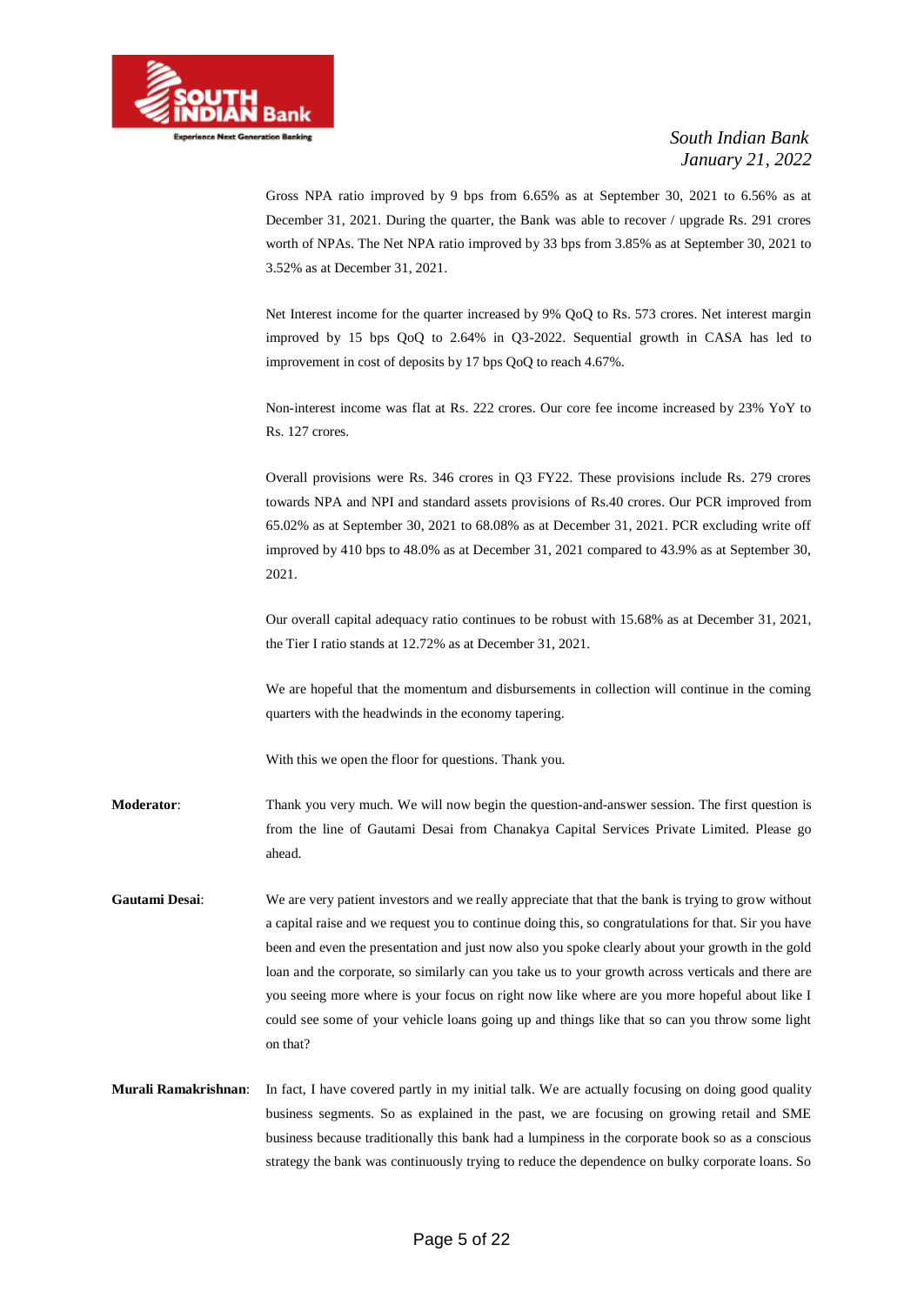

in tune with that the corporate loan portfolio which was contributing in excess of 45% to the total loan book has now come down to 24% to 25%; however, to granulate the risk etc., the focus was turned towards SME and retail, but in the last one and a half years since the COVID pandemic has started you know that this is the segment which is also most vulnerable because they have seen the biggest shocks. Therefore, we are continuously tweaking our strategy to ensure that we do find opportunities in good well rated cooperate and the composition of that book has gone up substantially. Further, we have seen zero delinquency in the new book.

Apart from this we are definitely growing our gold book which have negligible credit risk and we are growing quite well without compromising on LTV. We are also growing SME very cautiously by ensuring that we increase our underwriting standards. We have improved our underwriting standards and we are ensuring that the new book which created does not slip and we have seen good traction happening over there. In this quarter, we have done close to 800 Crores in three months and if you look at other retail business which are growing quite well. For preapproved personal loan, we are churning our existing liability customer base of 6.8 million and are using analytics to get insights about the customers who can be given pre-approved offers and that is started giving us good traction and we are also seeing very negligible slippages. So that is something which is now getting traction and we are now averaging about 75 Crores to 85 Crores a month and it is coming at a good yield of 14% plus.

Recently the Bank tied-up with FPL Technologies, a Fintech which is into credit card business, and we have started issuing credit cards, co-branded card with SIB emblem and that is something which has taken off quite well. Already we have issued more than 20,000 cards and we are hoping to ramp it up in the in the coming quarters too. We have started now getting a good traction in terms of the book getting built over there. As I am talking to we are seeing it crossing Rs. 50 Crores of credit card book, though it is a brand new business for us but this business comes with a good ROA. So net-net, ee are focused on building good quality business.

As far as home loan and mortgages are concerned we are tweaking the policies, process flows and strengthening the infrastructure needed for good quality underwriting. We are seeing good traction happening now in the sourcing of new home loans with the new DSA / DSTs coming up. We have formed the vertical with the cluster heads and branches focusing on existing and walking customers and with the DSA / DSTs sourcing new cases from the market. Further, with the churning of the existing customer base, we can offer good quality home loans and mortgages. We have started seeing sourcing improving, obviously for it to really reflect in the book, though we are disbursing but then there is run down happening due to the aggressive pricing but we are hoping to see good traction happening once we get this fully streamlined. By and large, I think we are growing in every possible opportunity of getting good quality customers with improved underwriting standards. I am hoping to build a good quality book which is the only remedy for control on the slippages which is happening due to the legacy book.

Gautami Desai: So how about vehicle loans what is your experience there.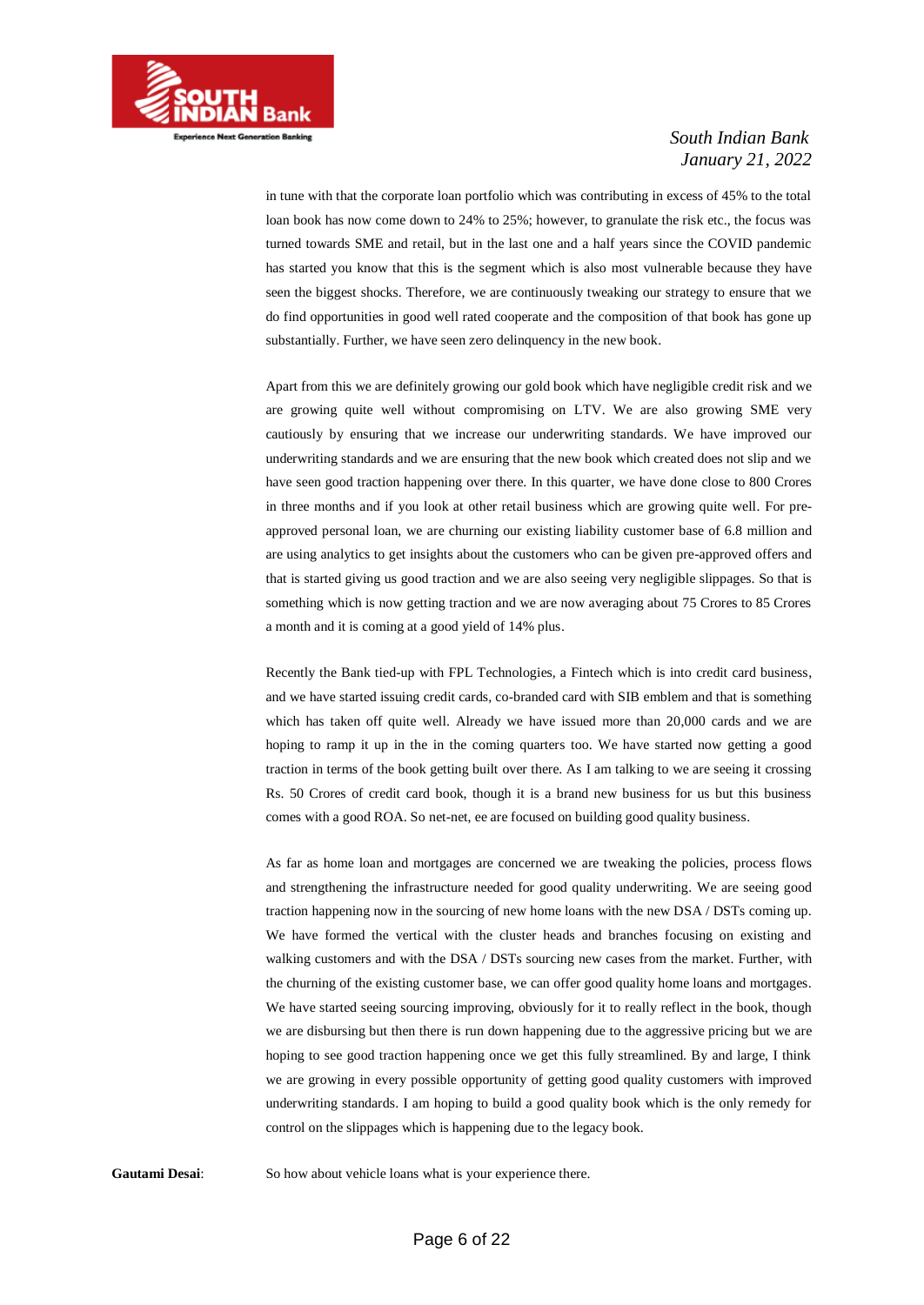

**Murali Ramakrishnan**: Yes, very good. All the new vehicle loans disbursements has been pretty good and here again we are using the existing customer base to pre-approve vehicle loans.

- **Gautami Desai**: Within vehicle, which segment you are seeing attraction.
- **Murali Ramakrishnan**: Auto loans, I mean, we are doing it very selectively and our volume is not that large and you know that vehicle loans generally come at very aggressive pricing so we are also very conscious that we do only where the credit quality is good and where we do not see any possibility of slippages even though margin-wise it might be little less.

**Gautami Desai**: Okay, thank you sir. Thank you very much.

**Moderator**: Thank you. The next question this is the line of Mahesh MB from Kodak Securities. Please go ahead.

- **Mahesh MB:** Good morning Sir. Just a couple of questions, one is that when you are now recovering these loans which have defaulted out there, what has been the kind of experience that you have seen in terms of imposing the collateral as compared to the borrowers coming back and reaping the underlying dues and how long is it taking for you to now recover the asset as compared to probably about a couple of quarters back?
- **Murali Ramakrishnan**: Yes, as far as collection and recovery is concerned, we have first of all created a good infrastructure for doing a very focused collection and recovery. We have formed a separate collection team and particularly for handling retail collections. We have tied up with agencies across the country and now the agencies have completely taken charge of doing collections which was earlier done by the branch resources. Given the number of cases which they needed to collect dues and the same team was also focusing on SME and other collections clearly the focus on retail was becoming less on the branch side, so for now we are using agencies to do a very focused collection on the retail side. Now with the bandwidth released of retail collection from the branches now branches are focusing on SME, Agri and other collections which are basically branch led businesses. As far as the big corporates are concerned, clearly wherever we are sole bankers etc., we are engaging on one-on-one and are using all the possible rules under the country to ensure that we negotiate hard and we get a good value for money. I would say that we are looking at the opportunity of trying to close it at the earliest rather than waiting for few more years where the ultimate net present value for whatever you realize in future may not really be worth it. Therefore, we try and enter into one time settlement wherever there is a possibility of doing and wherever we are seeing that legally we can take a quick recourse by enforcing SARFAESI and taking charge of the assets. So we are we are progressing on all directions to ensure that we clean up the book and you must have heard me talk about how SMA 2 book is now getting cleaned up and we have brought it down substantially. In fact as we continue to do similar traction, we are trying to bring it down below Rs. 1,000 Crores in a shortest possible time. This is clearly happening due to focus collection so that we do not let them slip into NPA. In fact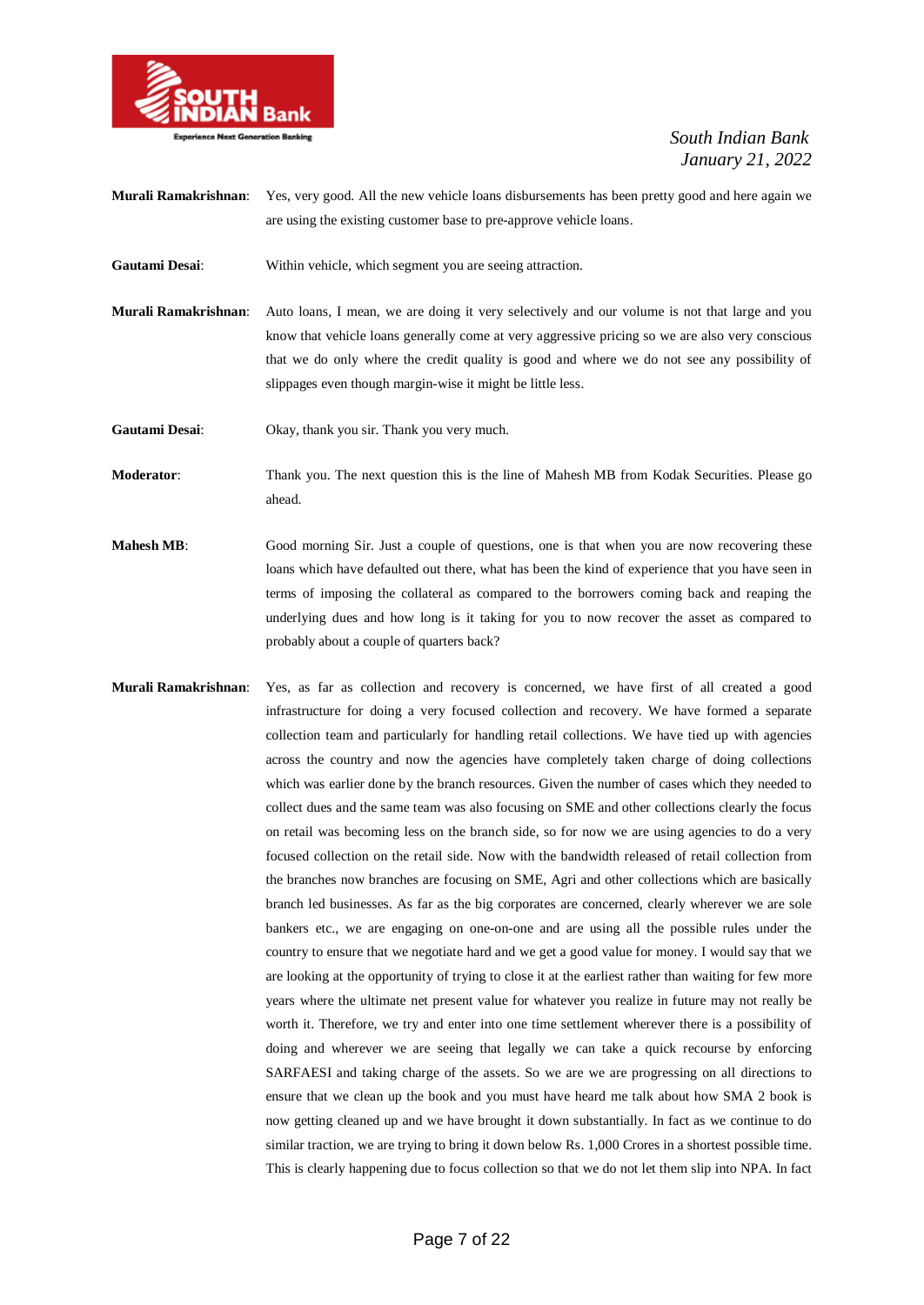

the case in a point is that I have been giving a guidance of Rs. 400 to 450 Crores for Q3 and we ended with the pleasant 387 Crores clearly much lower than what I had anticipated and we hope to speed up our recovery in Q4 also. Further, the Q3 recovery has happened without any bulk settlement which has come in Q2 where we had the advantage of DHFL helping us with a good recovery. In Q3, it was all granular and smaller and medium-sized deals without any big deal which got resolved. In q4 hopefully one or two of them kicks in then we will probably be achieving more than what we are targeting to do overall. If you look at the overall collection for this year till Q3 we have done close to 928 Crores of recovery and upgrade compared to what we did Rs. 600 Crores for the full year last year. I am hoping that we will surpass Rs. 1,200 Crores by March which means we would have done more than 100% of recovery compared to previous year. So this is as far as the collection and record is concerned so with regard to your question on how we are planning to handle the legacy book which continues to give slippages. I mean you would have seen the way we have been managing it in the last few quarters by doing aggressive collection, by doing aggressive recovery, by also providing proactively and also selling off assets where we feel that it makes a lot of sense to put it to a specialist like ARC to handle and we work very closely with them to ensure that resolution happens and wherever we are provided for fully we are also writing them off so as to manage the overall percentage of GNPA. So if you look at my GNPA the fact that it has improved from 8.02% in Q1 to 6.56% in Q3, there is a very clear continuous action happening in bringing down the overall NPA levels and it is a very difficult to say by then we will completely clean it up because of two reasons one is a market is still continuing to suffer with the COVID pandemic and therefore there is always this issue of movement getting restricted and courts not functioning, there are delays in having judges etc. So all these actually comes in the way of faster resolution, but we are hoping that COVID 3 impact may not be as bad as the COVID 2 if that supports us, definitely we will do a very aggressive collection and recovery. With the new head having taken over as recovery and collections and with the re-structured team under the new head we are seeing a good traction happening across all segments.

**Mahesh MB:** Sir just one clarification, what will be your outstanding ECLGS exposure today.

**Murali Ramakrishnan**: Sorry I did not get it, come again.

**Mahesh MB:** The ECLGS exposure and while you are looking at the data just qualitatively have you started seeing slippages in this book and have you seen the reimbursements coming in from the credit guarantee corporation.

**Murali Ramakrishnan**: We have ECLGS one, two, three and four and then there is an ECLGS one extension, two extensions, three extensions, four extensions all these have happened with various guidelines which have come in. The total number of accounts which we have done restructuring as per this is about 10,859 accounts with sanctions amounting to Rs. 3,339 Crores. Gross advances as of December is about Rs. 2,434 Crores and NPA of Rs. 166 Crores and this is predominantly happened in the ECLGS one when the banks had actually offered unilaterally to all the customers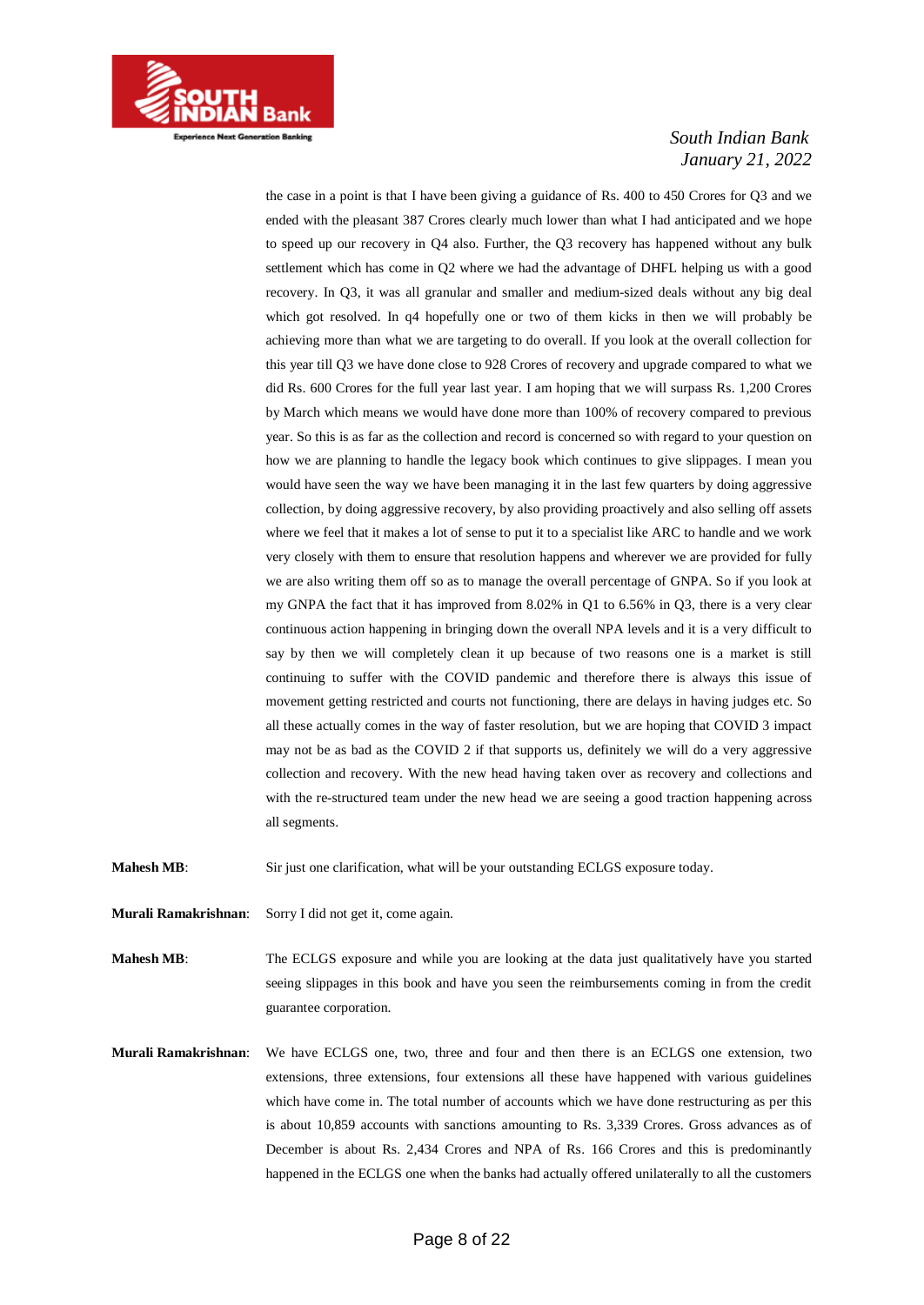

and only those who wanted to opt out came and opted out. So we are seeing NPAs happening only in that but as far as ECLGS 2 and onwards are concerned we have done a very careful analysis of the viability of the cases which we are restructuring we hope that we will not have see that much of slippages happening from ECLGS 2 onwards but however as you know it all depends on how the market supports recovery and collection and various other resolutions.

- **Mahesh MB:** Sir just one clarification Rs. 3,339 Crores represents the loans under that ECLGS product or is it the disbursements made under the ECLGS product.
- **Murali Ramakrishnan**: Rs. 3,339 Crores is the sanction limit of which the gross advances outstanding as on December 31, 2021 is Rs. 2,434 crores.
- **Mahesh MB:** And this 166 Crores which has become NPLs you got the repayment from the credit bureau, from the credit guarantee corporation.
- **Murali Ramakrishnan**: Yes, that is the continuous process and yes that is happening.
- **Mahesh MB**: You have had no negative experiences so far with the credit guarantee corporation on the ECLGS disbursement.
- **Murali Ramakrishnan**: No, not at all.
- **Mahesh MB:** Okay thank you.
- **Moderator**: Thank you. We will move on to the next question that is from the line of Anirvan Sarkar from Max Life Insurance. Please go ahead.
- **Anirvan Sarkar**: Hi! Sir, thanks for the opportunity. One question, so what is your view on your SME portfolio and your restructured loans we are seeing reports saying that banks are now demanding an extension of ECLGS and moratorium on that. So if things are all good then it leads to the question that why is this demand being raised.
- **Murali Ramakrishnan**: As far as the ECLGS is concerned wherever we felt that the viability of the case is clearly established we are going ahead and restructuring and wherever we believe that the moratorium extension which we were to provide as per the revised guideline when we see cash flows are showing attraction where they will be able to survive and repay we are doing that. So we are fully adhering to the guidelines which being brought out and we are applying our underwriting mechanism to ensure that we do for the right cases so as we experience the recovery I mean once the moratorium period gets over and as we see repayments start happening because it is not that unilaterally we have given moratorium of 12 months and 24 months wherever customers have opted for much lesser moratorium also we have given lesser moratorium and we are seeing that the customers are repaying once the moratorium period gets over. So as of now it is really not a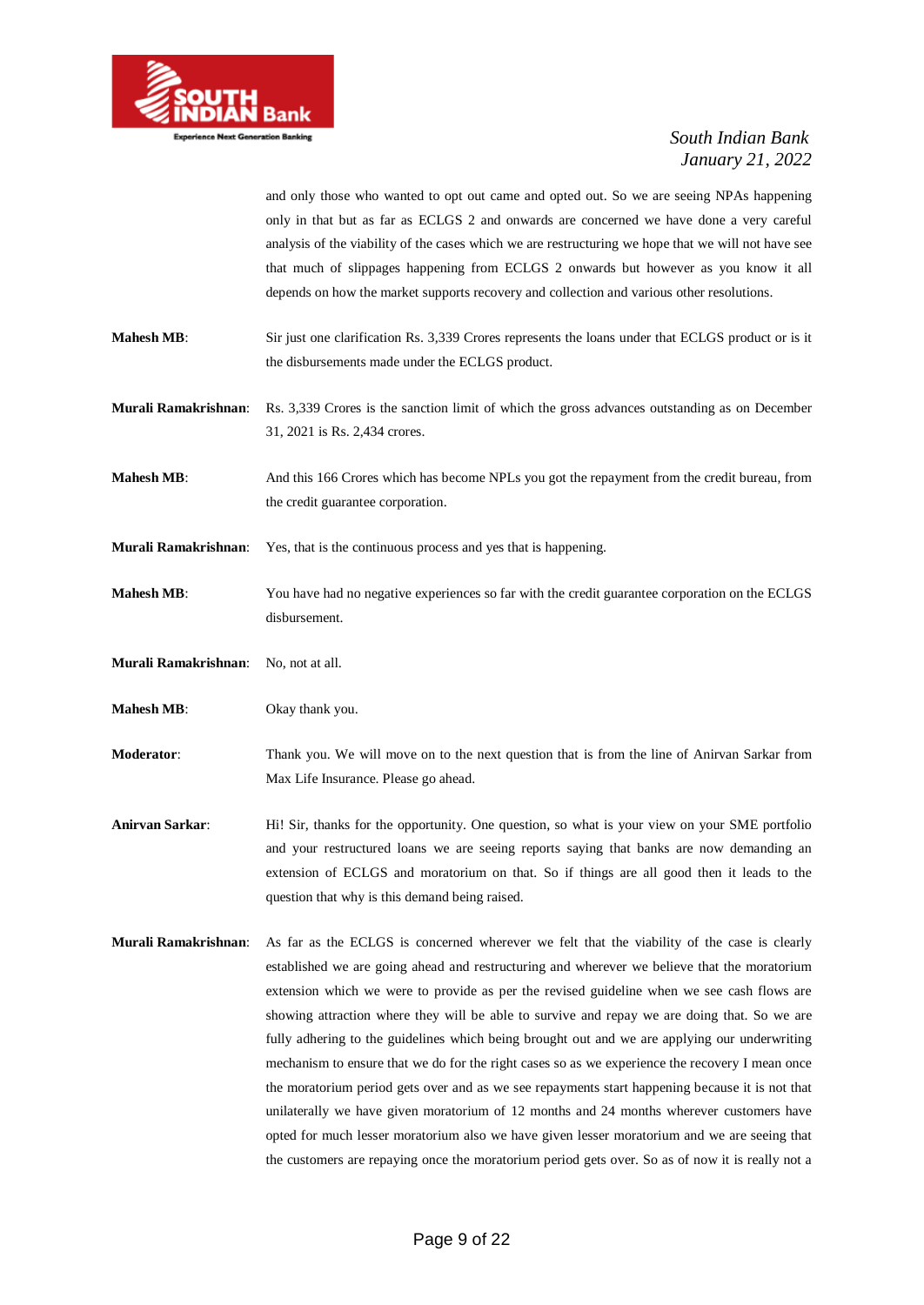

great cause of concern for me but having said that since COVID has impacted SMEs and retained to a large extent we continuously closely monitor as what is happening in this event.

**Anirvan Sarkar:** Sure and sir on core profitability now our core profit of total assets is on the lower side, it is we are at about 60 to 80 basis points of P and plus our margin minus of it. So it would come to less than 1% basically and so what is the trajectory you can expect here should we expect any kind of improvement going here ahead Sir because otherwise ROAs are going to remain low and even with some improvement in credit costs in the future if our core fee of business improves then ROA is likely to remain low so what is our view on that?

**Murali Ramakrishnan**: Yes, see ROA, ROE obviously will start becoming positive only when we start actually giving positive profit. So right now in the last 15 months after the stated strategy, we are churning the existing book which had the quality issues. We are churning them with a better and better quality assets and at the same time resolving the earlier book in the best possible way and while doing that, we are focusing on the products which can probably give us much better yield. So that is the reason why we started focusing on a personal loan and credit card. We are also now looking at a few other opportunities where we can probably get much better rates so like for example commercial banking activity something which we are now looking at it seriously because many of the corporate customers or single customers where we can look at a fee based income where we can look at a 100% invoice discounting etc. We are already there but we will probably start doing more of them and we are also looking at the products like gold loan etc. where the credit raisk could be negligible. So it is a journey, today our NIM is definitely improving and you can see the NIM has improved even despite the market rates are moving southwards. Further, our yield on advances continues to be almost the same level over the last six - seven quarters and our cost of deposits has continuously been coming down because of CASA contribution going up. We are continuing to raise more money at a lower deposit cost and this journey will continue and as we see the differences between the yield on advances and the cost of deposit will only keep going up because we will continue to ensure that our cost keeps coming down and our advances are equipped with the high yielding products.

> On the other side we have a treasury which is also contributing to the overall NIM. If you see due to the adoptive strategy of the bank to reduce the duration, our yield on investments is clearly coming down and given the fact that there is limited opportunity for good quality assets in the market, we are deploying surplus liquidity in alternate opportunities and we have also diversified income from treasury by going for arbitrage opportunities, currency trades and even taking part in IPOs. These teams have started giving us a good stream of income. Now with the new treasury system coming into place we will obviously be doing more in those activities also so it is a journey which we are going through and definitely the milestone for me is to reach 3% NIM as soon as possible because that is the only way we can ensure profitability with provisions coming down, but the journey will go on for a while. In my view conducive market condition will lead to lower slippages, doing better collection, helping us to manage the existing book at the same time sourcing more and more of good quality new assets.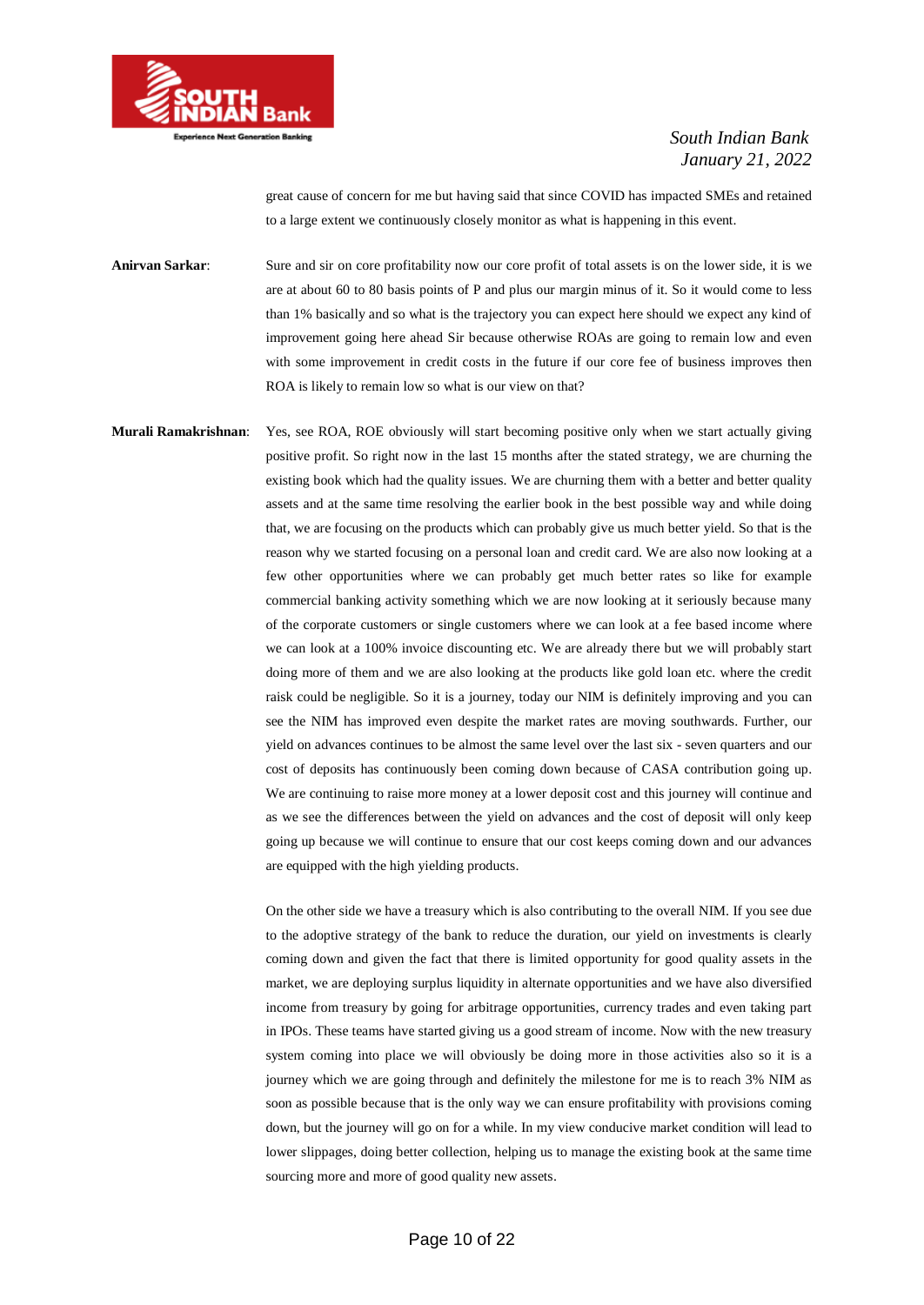

**Anirvan Sarkar**: All right Sir. Thank you, I will come back in the queue, if I have any more questions.

**Moderator:** Thank you. The next question is the line of Jai Mundhra from B&K Securities. Please go ahead.

**Jai Mundhra:** Hi good afternoon Sir and thanks for the opportunity. I have a couple of questions. So one is I think there is you have restated the numbers and we have taken the recovery from write-off accounts in usual other income versus what we were netting off from provisions till last quarter but at the same time it looks like that the MTM depreciation you have kept as negative item in the other income. Why is that because I remember, I mean, my understanding is that RBI, I mean, in the revised circular there was no such thing right so could you have retained MTM in provisions or MTM depreciation is now mandated to come as a negative line item in NIL in other income.

**Murali Ramakrishnan**: Vinod you can answer that.

- **Vinod:** Sir regarding the depreciation on investment it has to be netted off with the other income that is the RBI circular as of now. As per the latest amendment, the amount recovered from written off accounts is included in "Other Income" which was earlier adjusted in the provisions. However, we have done recovery from the fully written off accounts of Rs. 5 Crores for this quarter which has been shown under other income which was earlier classified under provisions. If you have any specific question probably you can, we will get in touch with you to clarify.
- **Jai Mundhra:** Sir no worry sir, and second thing sir is on your growth strategy. So what you are doing is you are churning the book in favor of better rated corporates but at the same time I wanted to understand this more because are you landing on MCLR or external repo or fixed rate because it is slightly difficult to assume that your MCLR rates are at least let us say 80 to 100 basis point higher than some of the larger banks and even they are having some challenges on growing their better rated corporate because the pricing seems very, very fine at marketplace so when you are seeing a higher growth in better rated corporates how are you doing I mean is it what is the strategy here and would it continue or you want to build a bank with slightly better focus on commercial/SME book.
- **Murali Ramakrishnan**: Yes, good question. See let me answer it in two ways one is as you said rightly we have obviously benchmarked these lending which we do to better rated corporate with either MCLR or with repo rates depending on whichever is making us competitive and second we are looking at this as an opportunity in comparison to the alternate opportunities which we have because it is clearly due to lack of good quality long-term assets. We definitely have a surplus and this surplus we are deploying for exploiting the opportunities which are there and I am doing it with a very conscious effort because once I get an entry to A, AA & AAA rated corporates today I am able to deepen my relationship with them by offering products like dealer financing, vendor financing even retail loans to the employees of those corporate experts so overall this is very much in tune with the ecosystem concept which anyway has been popular now where a relationship ROE is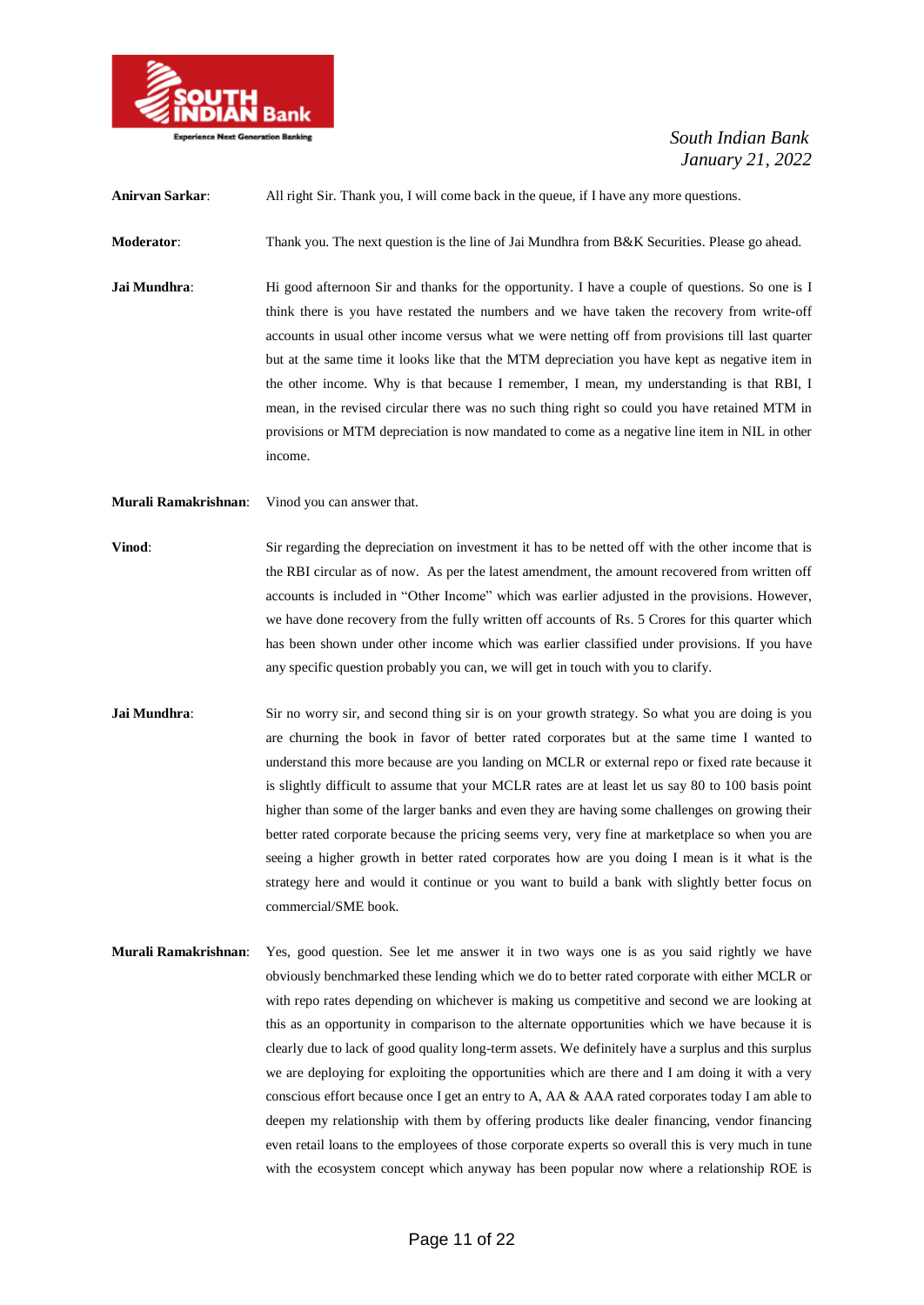

being looked at even though you might have a very fine rate as far as the corporate is concerned but overall yield from the corporate will be much better due to the various other opportunities which are there. Secondly we are not looking at really to tie it up for a long-term because we know that long term the rates are going to go up so we do not want to tie ourselves up with a very low rate in the long run so wherever it is three months, six months, nine months within let us say nine months to twelve months we definitely believe that we can get a decent yield in comparison to alternatives which we are deploying we are making it as an opportunity to acquire customers who otherwise we would not have had an opportunity to get it. So this is the strategy as far as corporate banking is concerned but having said that will it continue for the years to come clearly it is today we are using it because we have surplus and once the economy revised and if we see more and more good quality assets in the market obviously we would want to grow a regular advantageous book where we will be offering tenors of let us say three - four years for a retail or working capital and term loan for SMEs and agri products, that obviously and even for corporate term loans and other project loans etc. where you can probably tie it up for a little longer period. Today due to lack of opportunities in any new big projects coming up we are effectively using it instead of actually putting this money into very low yielding alternate options or giving to poor rated individuals or SMEs.

- **Jai Mundhra:** Understood. So, on the SME side sir if I see that you are seeing a Q-o-Q decline for the last five quarters and of course the environment is not very certain because of this COVID and everything then this segment clearly is more impacted but at the same time other large private banks are seeing a very phenomenal growth in business banking or commercial space. So if I were to understand how much of your de-growth in MSME is coming because of competition and how much is because you are getting cautious so how should one look at it.
- **Murali Ramakrishnan**: So it is very difficult to quantify with numbers but let me tell you what as a strategy we are doing today. In SME there are two, three issues which I think one should be very clear about is one as you said rightly the COVID has impact the SMEs and retail to a very large extent which is clearly evident from SME slippages clearly evident in SME and retail slippages is clearly evident from many of the banks which have come up with results. Having said that so you have a choice of wanting to lend just for the growth of this segment you can continue to lend and you can continue to suffer from slippages happening because nobody is too clear about how the market will pan out for particularly the SMEs whose resourcefulness is obviously very limited and many of the business models have become questionable as the COVID pandemic continues. So if you look at the other side is a rate at which these deals are done in the market today obviously there is no pricing to the risk which is happening in the market so clearly large banks and I would not say that is a blame but it is up probably an adoptive strategy they are actually going and offering rates which are clearly inconsistent with the riskiness of those cases but they are riding on to maybe the good behavior of those customers with existing bankers and even though they could be compromising on security which is going to be offered by this borrower or the rate which is going to be far lower or the enhancement which they might be seeking you have a choice of later wanting to retain customers by going down on your pricing and retaining your customer or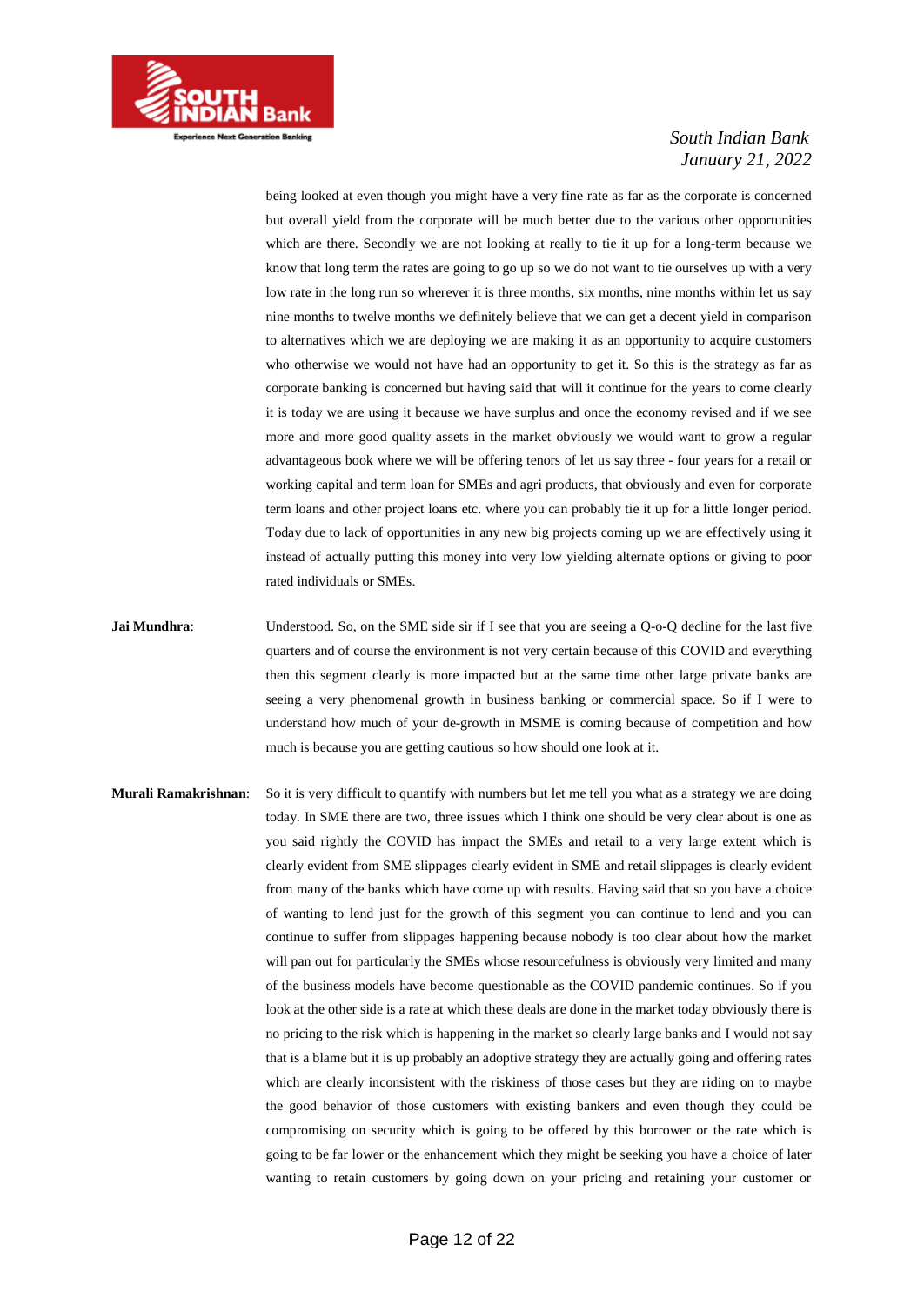

somewhere you need to say that this is not something which is going to help me in my overall schema. I would want to drive SME business as it comes and we are obviously playing conservatively and definitely retaining some worth keeping it in our books, we fight and we ensure that they stay and we also try and work with the customer to ensure the overall deepening of the customer relationship happens and we improve the overall ROA coming from the customer. Wherever we feel that the rates which are offered by the competition is far lower which has no relevance to the riskiness and we believe that even the existing limits are far higher and it is over and above that if somebody is seeking enhancement clearly to fund these losses, we believe it is only going to add problems so we let this account go. So I would say it is a combination of these and having said that there are segments in SMEs where we know that we with a good collateral and with a cash flow assessment happening where we have a GST data etc. where we believe that it is a good company to deal with we definitely keep lending and that is the reason why we are saying that SME new disbursement is clearly showing us a good growth in new disbursement. SME book de-growth is happening for two reasons book de-growing is happening due to a slippages of SME booked into NPA and SME being lured by big banks clearly with the rates which are priced to risk and therefore we need to take a call whether it is worth retaining there or we like it good. So I am not unduly worried about the lack of growth happening in the SME book I know that I am churning the book for the better rated SME with better quality SME and this will help us in our strategy of churning the book for better quality so that my slippages curtailed so and as my SMA 1, SMA 2 and restructured book. We are extremely cautious to the fact that SME cycle over the last several years of my banking carrer, this is the segment which one needs to really handle it correctly otherwise we can easily get distracted into building a very poor quality book.

- **Jai Mundhra:** Great Sir. Thank you so much. I have a few more questions. I will come back in the queue. Thank you.
- **Moderator**: Thank you. The next question is from the line of Lalit Deo from Equirus Securities. Please go ahead.
- **Lalit Deo**: Good morning sir. Thanks for the opportunity. Sir could you highlight the trends on the restructured book like how has been the NPA experience from the restructured book and how much provisions do we carry on the restructured book.
- **Murali Ramakrishnan**: Thank you. The question which you asked about the slippages from restructured book, I just want to give you a detailed picture of that we have in all about I mean I am talking about Kerala flood restructuring which we had then restructuring happening due to DCCO extension and then MSME restructuring which is based on GST one and then COVID one which we have done for personal loans MSME and other exposures similarly COVID 2 for personal loan, including consumer segment and MSME and other exposures. Now we have total standard restructured book of Rs. 3,737 Crores out of which Rs. 878 Crores have slipped into NPA and these slippages have predominantly happened in the flood segment and MSME restructuring in the past, Rs. 180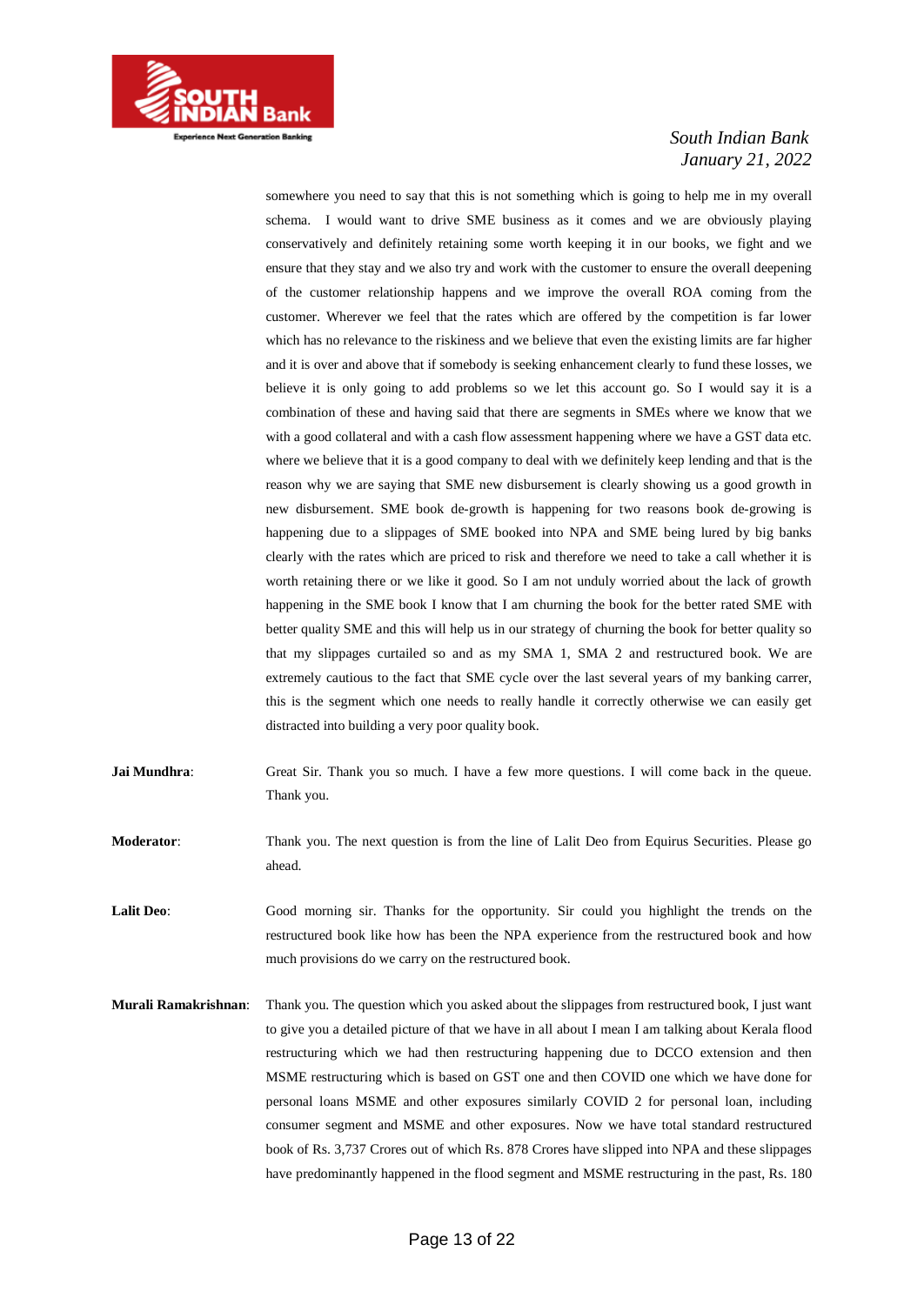

Crores were upgraded or closed and reduction in the balance of Rs. 112 Crores which adds up to current restructured book of Rs. 2,567 Crores and we have seen very negligible slippages obviously moratorium is also there we need to see how this will behave after the monitoring gets lifted but by and large we see that the slippages are predominantly in the flood restructuring and in the MSME restructuring in the past.

- Lalit Deo: Thank you sir and sir like what will be the provisions on the current standard restructured book.
- **Murali Ramakrishnan**: That is as per the regulations which are about 5%.
- Lalit Deo: And sir could you give us like the broad composition of the new loan book which has been generated post the September 2020 which is about 18000 Crores.
- **Murali Ramakrishnan**: Yes. The retail is about Rs. 4,400 Crores, corporate is about Rs. 4,600 Crores, business segment is about Rs. 1,680 Crores and Agri is about Rs. 7,290 Crores which includes gold also.
- **Lalit Deo:** And sir like as you mentioned that like we have churned about 20% of the legacy book so now with the churning going on so what could be our loan growth target for FY2023 and FY2024 so any specific number you are looking at.
- **Murali Ramakrishnan**: As you know we came out with the mission document in September 2020 that was much before COVID one impact and we never knew about COVID 2 and COVID 3 where I talked about to reach Rs. 1 lakh Crore of Advances by 2024 March but clearly that was those projections were made with the assumption that the market will get over this COVID and we will not have any problems of it will be like any regular normal growth in the economy clearly that is not to be so because last two years I think the country as well as the world has never before seen the economic impact on the various segments so suffice to say that we would definitely look for good quality assets and we are not letting down our need to grow as a book with which are good high yielding asset book and with a good quality asset book because this is in tune with what I have been stating as my strategy of profitable growth through quality credit but between growth and credit quality definitely I would, till such time I have a full hold on legacy book completely getting handled I will continue to build a book with high quality therefore if it happens with a little lesser growth I am fine with that because I know for sure that today even with the NIM which I am earning even with operating profit which if I have a clean book, my profits will definitely be far will be much better than the loss which I am showing today. So I need to improve my matrices in terms of PCR, GNPA, net NPA and therefore I need to continue to have a grip on them but having said that clearly for each product, Q3 is the first quarter where we have had a three months of fairly normal economy and we have shown that the bank is capable of doing disbursements in the three months if only the economy continues the way it was in Q3 definitely we can catch up with the numbers which we were targeted but having said that yes I am once again delayed getting that it is not maybe for the growth that I am looking at I would want to have a growth with quality so long as it is coming with good quality I will continue to lay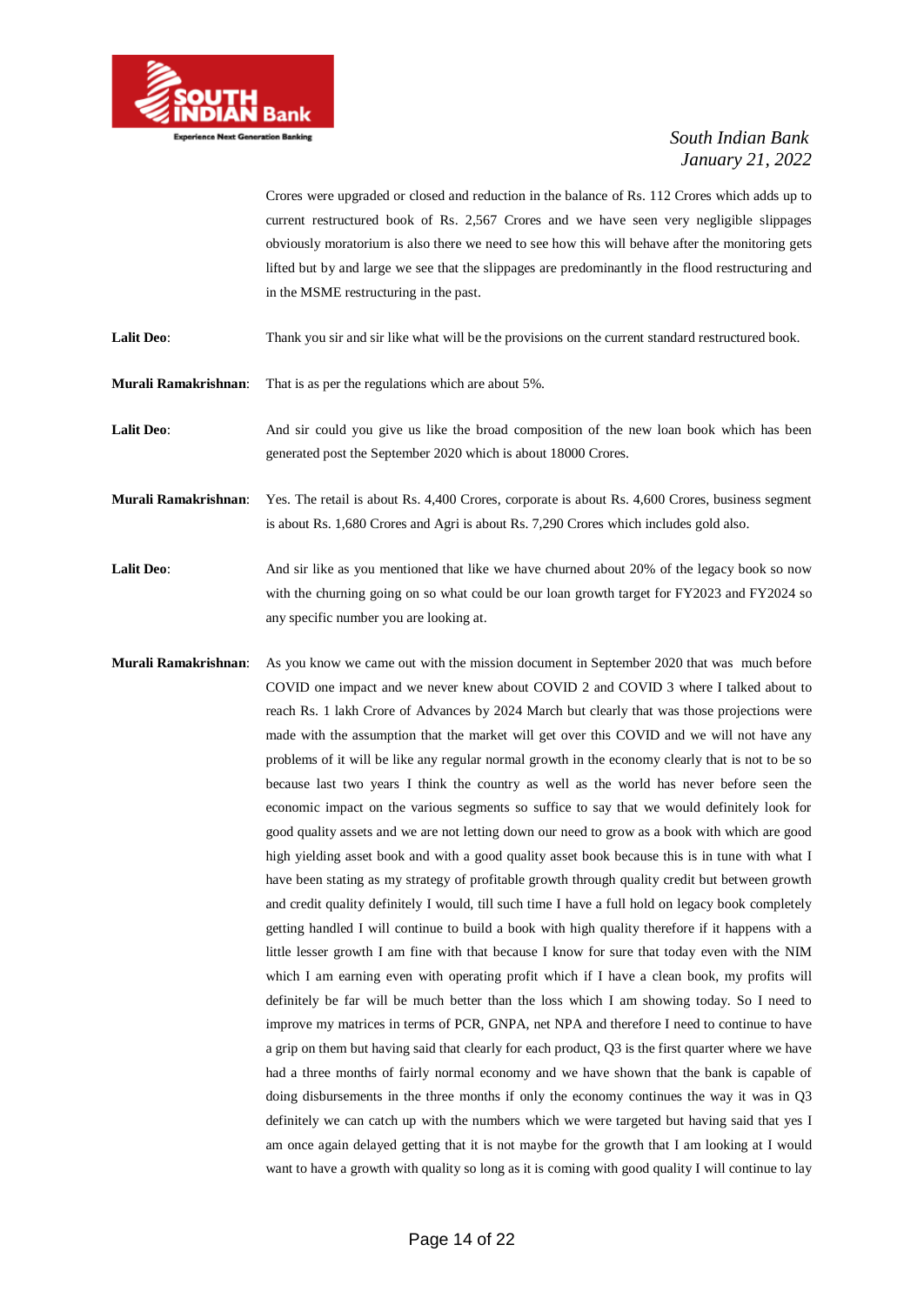

emphasis on growth. My biggest focus will be on recovery collection handling restructured book handling SMA book etc., so that overall matrices in terms of GNPA and NPA PCR etc., this is covered and at the same time, our NIM continues to become healthy and we continue to grow our CASA base which is going to make us more and more competitive. We will definitely grow our government channel, TASC and Non Resident India which are really firing very well now with all that we hope to work on improving our cost of funds because market rate is something which we cannot determine. Market rates are going to be decided by how much competition if they create to get an asset. Therefore, what we can do is continue to focus on building better liability sourcing so that with better NIM coming in and with a very less impact on provisioning due to better quality assets we believe that we can turn around the bank for profitability.

**Lalit Deo:** Sure Sir, thank you.

**Moderator**: Thank you. We will move on to the next question that is from the line of Nilanjan Karfa from Nomura. Please go ahead.

**Nilanjan Karfa:** Thanks for the opportunity. Two or three broad questions. So first one is the data when you talked about that ECLGS account and you mentioned 166 Crores that is what I noted as slippages is this 166 Crores the total stock of loans or just a portion of ECLGS business led.

**Murali Ramakrishnan**: It is from that stock only whatever we talked about as the exposure under ECLGS as of December 31, 2021 was Rs. 3,339 Crores of which this was the sanctioned limit of which the gross advances as of December 31, 2021 is Rs. 2,434 out of that the NPA is 166.10 Crores,

**Nilanjan Karfa:** No, I am sorry, I am still confused. The sanction was 2434 which is basically up to 20% of the total outstanding.

**Murali Ramakrishnan**: Sanction was 3339, of which outstanding as of December 31, 2021 is Rs. 2,434 crores

**Nilanjan Karfa:** So sir just a clarification so that 2434 Crores is the ECLGS amount plus your own prior exercise that is what you are saying.

**Murali Ramakrishnan**: No the only ECLGS.

**Nilanjan Karfa**: Okay and that 166 is it comparable to 2434 or the entire loan book.

**Murali Ramakrishnan**: one equal 2434 one it is out of the 3339 this only pertinent with this book if your question is whether it is the answer is yes.

**Nilanjan Karfa**: So the actual stock of loan that has slipped is from ECLGS is much higher maybe five times this amount or three times this amount.

**Murali Ramakrishnan**: I did not understand what are you saying I did not understand that stock of what.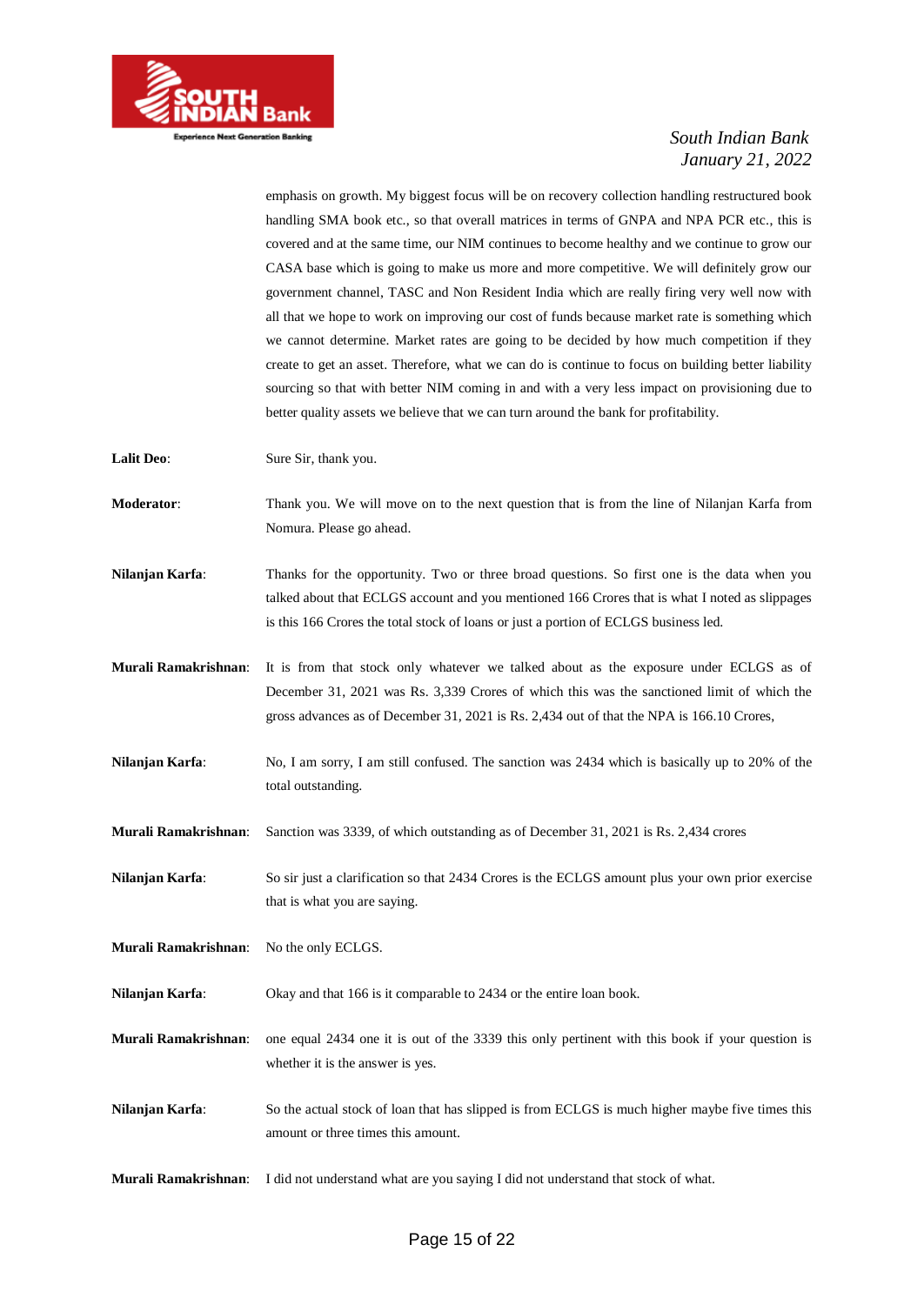

| Nilanjan Karfa:      | So 166 Crores is it only the sanctioned ECLGS portion or this is the total stock of loans to those<br>borrowers which have slipped and had taken ECLGS.                                                                                                                                                                                                                                                                                                                                                                                                                                                                                                                                                                                                                                                              |
|----------------------|----------------------------------------------------------------------------------------------------------------------------------------------------------------------------------------------------------------------------------------------------------------------------------------------------------------------------------------------------------------------------------------------------------------------------------------------------------------------------------------------------------------------------------------------------------------------------------------------------------------------------------------------------------------------------------------------------------------------------------------------------------------------------------------------------------------------|
| Murali Ramakrishnan: | The total exposure of the bank is such NPAs if you ask me.                                                                                                                                                                                                                                                                                                                                                                                                                                                                                                                                                                                                                                                                                                                                                           |
| Nilanjan Karfa:      | Yes.                                                                                                                                                                                                                                                                                                                                                                                                                                                                                                                                                                                                                                                                                                                                                                                                                 |
| Murali Ramakrishnan: | That is about 1169 Crores correct.                                                                                                                                                                                                                                                                                                                                                                                                                                                                                                                                                                                                                                                                                                                                                                                   |
| Nilanjan Karfa:      | Great okay yes that was my question.                                                                                                                                                                                                                                                                                                                                                                                                                                                                                                                                                                                                                                                                                                                                                                                 |
| Nilanjan Karfa:      | Thanks for the clarification okay. Second on that SME we have been giving out this average<br>advances for quite some time and it does look like the net number of clients that we have lost is<br>probably running at 8%, 10% the question is you basically highlighted that the clients who have<br>gone to competition there is probably they are not understanding the underlying players. My<br>question is if SMEs that have moved and has survived two COVID waves have perhaps much<br>better credit rating optionality why do you then feel that the underlying credit risk for these guys<br>is at least getting discussed.                                                                                                                                                                                |
| Murali Ramakrishnan: | I am not saying that they do not know what they are doing so first of all I want to get that each<br>one obviously does what he or she thinks is right so certainly that is not the commentary which I<br>was making i was only making comment that there is a pricing to SME risk, pricing to cooperate<br>risk and pricing to retail risk so additionally we have seen that especially in Indian market if you<br>see the history of SME book of various banks including public sector banks and private sector<br>banks we have seen many of them having a good cycle as well as very bad cycles and many of<br>them really have to rehash the entire SME strategy also. So the limited point which I am trying to<br>make is today when an SME customer who otherwise would be in a conventional rating be would |

make is today when an SME customer who otherwise would be in a conventional rating he would be probably BB or even lower than that today if he is getting rates of which is 7% or 7.25% in my view over a period this is not pricing with the risk but having said that do they dissolve 7%, 7.2% even we are retaining customers by paying 7.25%, 7.5% in some of the very few SME cases but we are also going down returning many customers where as you said rightly people have surveyed COVID 1 COVID 2 where they have been able to perform that basic viability etc. and we are clearly seeing that it is worth retaining them we are going down on rates in order to retain such customers so while losing I would not say that the entire base is getting lost to the competition it is only one portion of that probably which we are not able to match the pricing or where we believe that the pricing is not justified but otherwise the degrowth in the book is happening due to them slipping into NPA, those are the other things which we need to look at so I am not saying that they do not know what they are doing I am only saying that…

**Nilanjan Karfa:** No that was not the intention I was just trying to double check exactly what you mentioned.

**Murali Ramakrishnan**: The pricing of SME risk is something which one needs to be cautious that is all I am saying.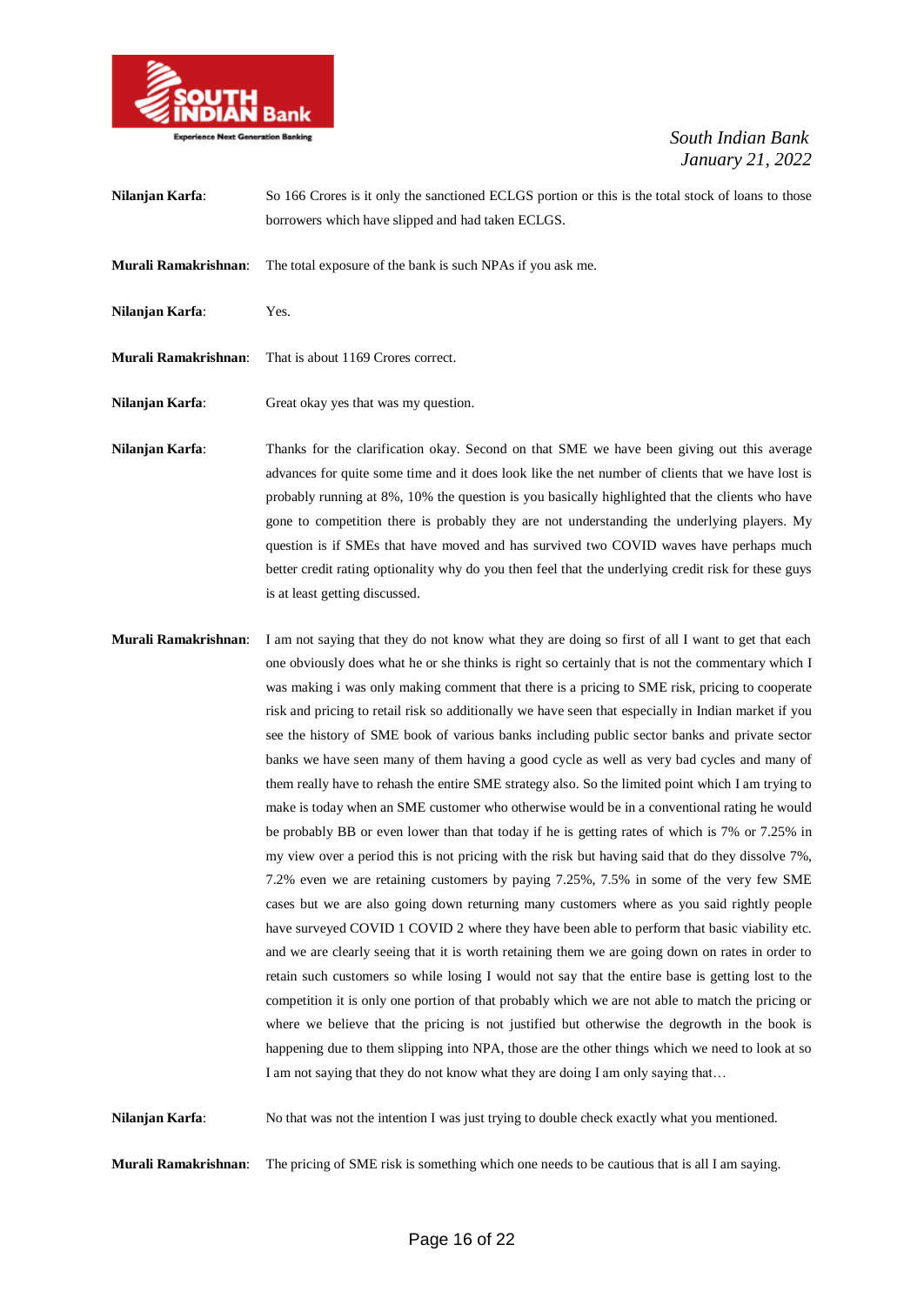

**Nilanjan Karfa:** Sure and sir I had actually two related questions so could you share I am sure as for any client that you lose you take it very seriously have you broadly analyzed why are they leaving is it because of just the rate or is it something about let us say them having to put lower collaterals for example could it be service related and anytime you lose this client do you also lose related accounts it could be promoter or family deposits, investment if you can share some thoughts around these levels, I mean, to the extent that you want to disclose.

**Murali Ramakrishnan**: First of all I want to tell you that any customer who we are losing if we are clearly seeing traction of other deeper relationship with them in terms of promoters accounts with us and wealth with us or any of the other relationships we have with them we do not definitely let them go to the competition. Clearly we are retaining such customers because we just do not look at only credit related income we look at the relationship value and every account which we eventually take a decision to lose has been taken with the application of mind to ensure that is it at all indeed worth it. If you are seeing a deterioration in the performance of the customer clearly we are seeing that he is struggling with the COVID hitting him very badly and now with the GST data you know that how much of sales are they doing every month when you find that many of the months are having subdued turnover etc. and then when it comes and ask for very fine rates today when a competition is trying to lower them by offering 7.25% where the current rate which you might be servicing could be let us say 10.5% or 11% suddenly when you are wanting to go down on 4%, 4.5% of our spread where we are seeing that there is a clear deterioration in the performance. Further, if there is no other relationship with the bank we do not want to retain such customers so those customers are the ones who we let go wherever the points which you made about service related. Just to give you an insight is that customers who have been lived by the lower rates some of them are coming back and say why do not they come and take over us again because we are not getting the service which we are getting from you so it is clearly service there is no question. It is a well-known fact that the regional banks have a much better relationship value with the customer in terms of being an integral part of whatever happens in their family. So therefore there is no question of the losing because of service issue. We apply these yardsticks to figure out where it is worth retaining them that it is not worth retaining them and where it is not worth returning them is not necessarily that a good account even if it is earning it is 7.5% or 7.75% for SME which I believe is something which we can leave it today because our cost of funds anyway is coming down and we are constantly working on improving our cost of funds. Still we at least 2.5% to 3% split which we have if there is no delinquency we will still continue to earn for the bank. So we take a very conscious call whenever we let it go.

**Nilanjan Karfa**: Great Sir that is very heartening and Sir final question and again focused on SME what do you think is the greatest hindrance for growth at least at this point in time is it would you want to classify it as intern because we are obviously changing the risk matrix changing the processes changing how they are on-boarded would you want to say that teaching or the frontline stuff is something that is not yet complete or is it more external in terms of is it the weak environment overall or competition so broadly three things.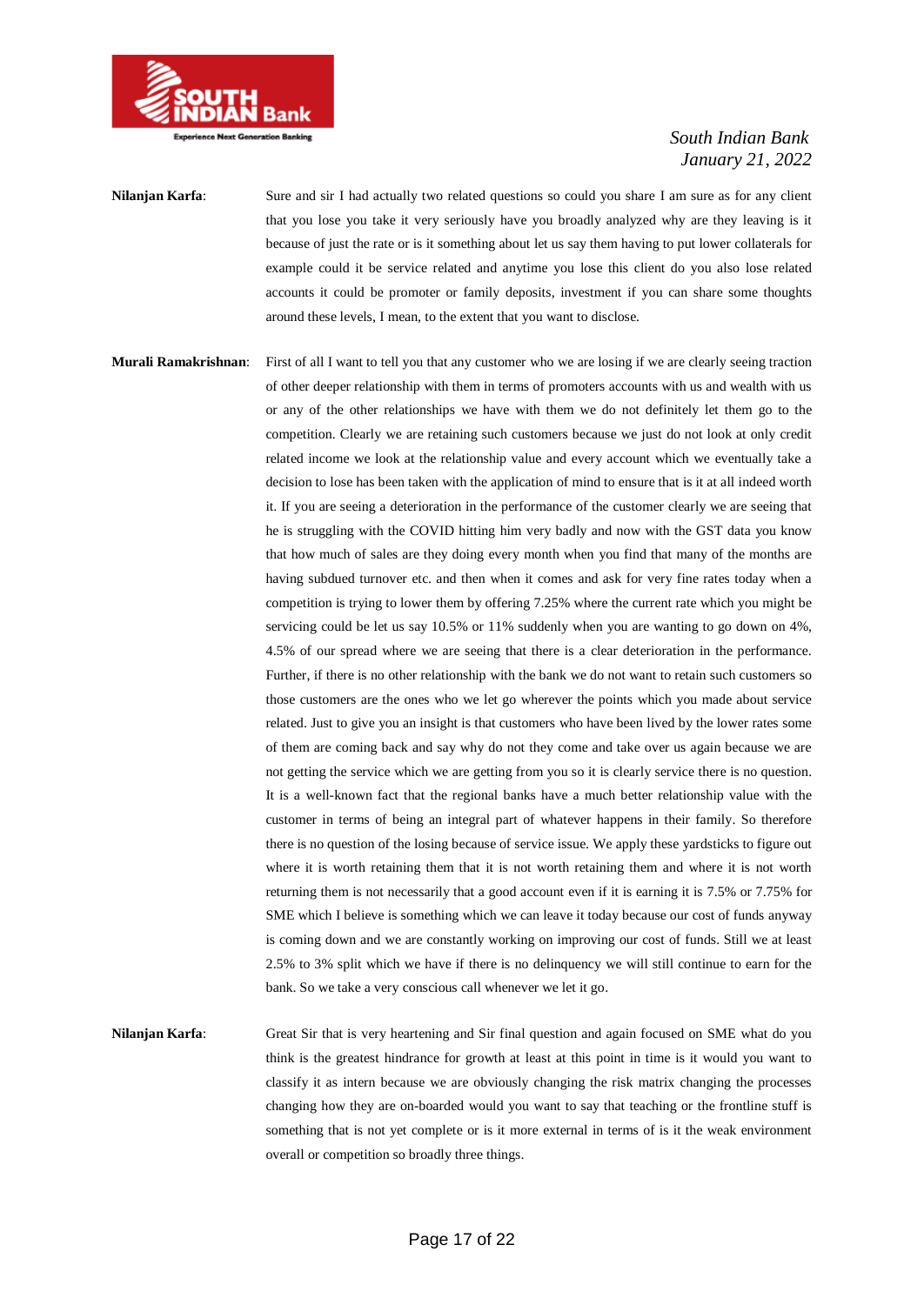

**Murali Ramakrishnan**: Yes, I think it is a combination of things first of all let me tell you that the entire restructuring of the brand structure as well as the vertical asset structure that got completed somewhere around June, July 2021 so and the team started actually working in their new assigned role let us say after one month of settling down in the new job they have been designed for and we have also formed the L&D division through which we are continuously upgrading their skill by making them go through e-learning on functional skill as well as on soft skills etc. So today the team which is focused on a specific business vertical, they are obviously learning at a much faster pace of exactly how to go and stick to customer and what to talk and how to do negotiation and what kind of risk which are there so we are working on multiple areas to ensure that these resources who are probably doing this business as a sole purpose. Till now they have been sitting in branches probably they might be doing one SME deal and one retail deal therefore the expertise and nuances which you expect from each of these businesses wherein something which were they were familiar with now with the way the team is now settling down and they have started doing like you can see the rate at which we are now growing the SME in terms of monthly disbursement and the rate at which you have grown our corporate book and even the PL book where we are using existing customers base and where we make our teams go and talk to the customer for availing pre-approved personal loan. They are learning it very fast and we have a very young workforce with an average workforce of 32 years so these are young people groups who are wanting to learn and wanting to really build their expertise in learning these areas. So this is a process which is now happening at a good pace. Having said that maybe the economy is a normal economy with this skill set which is getting added probably the traction would be far more than what we are experiencing because of the economy being not so conducive there are two things which are happening today a) the opportunity for good quality assets are clearly much lesser than what you would expect in the normal economy b) because of lesser demand for good quality loans and there is excess supply of liquidity available in the banking system. Rates offered are clearly not something which probably a bank would want to keep it on the long-term basis so therefore the bank which is at the state of revolution will have to do what is best for them and especially for a balance like coverage when we are trying to churn the existing legacy issues and then we are trying to build a new quality portfolio you must remember that I have very less leeway to keep adding any more delinquent book to my existing book because I already have very high GNPA and net NPA therefore I need to manage it very cautiously at the same time you cannot not grow therefore you need to ensure that you grow in the right areas by focusing on improving your underwriting standards and for improving your underwriting standards we need not necessarily depend on employees to learn this thing we are also using the credit models developed by consultants who we know have done a great job in this so we are using in retail and in SME great models which have been built by back testing them in the good and bad portfolio which were built in the past and using statistical tools to ensure that we do better quality underrating and we are also making use of the publicly available information like CIBIL score and CIBIL CMR rating and individual CIBIL rating of those customers, GST data and many other data available to do a better quality underwriting so we are making use of all of them to ensure that incremental portfolio gets added or of good quality.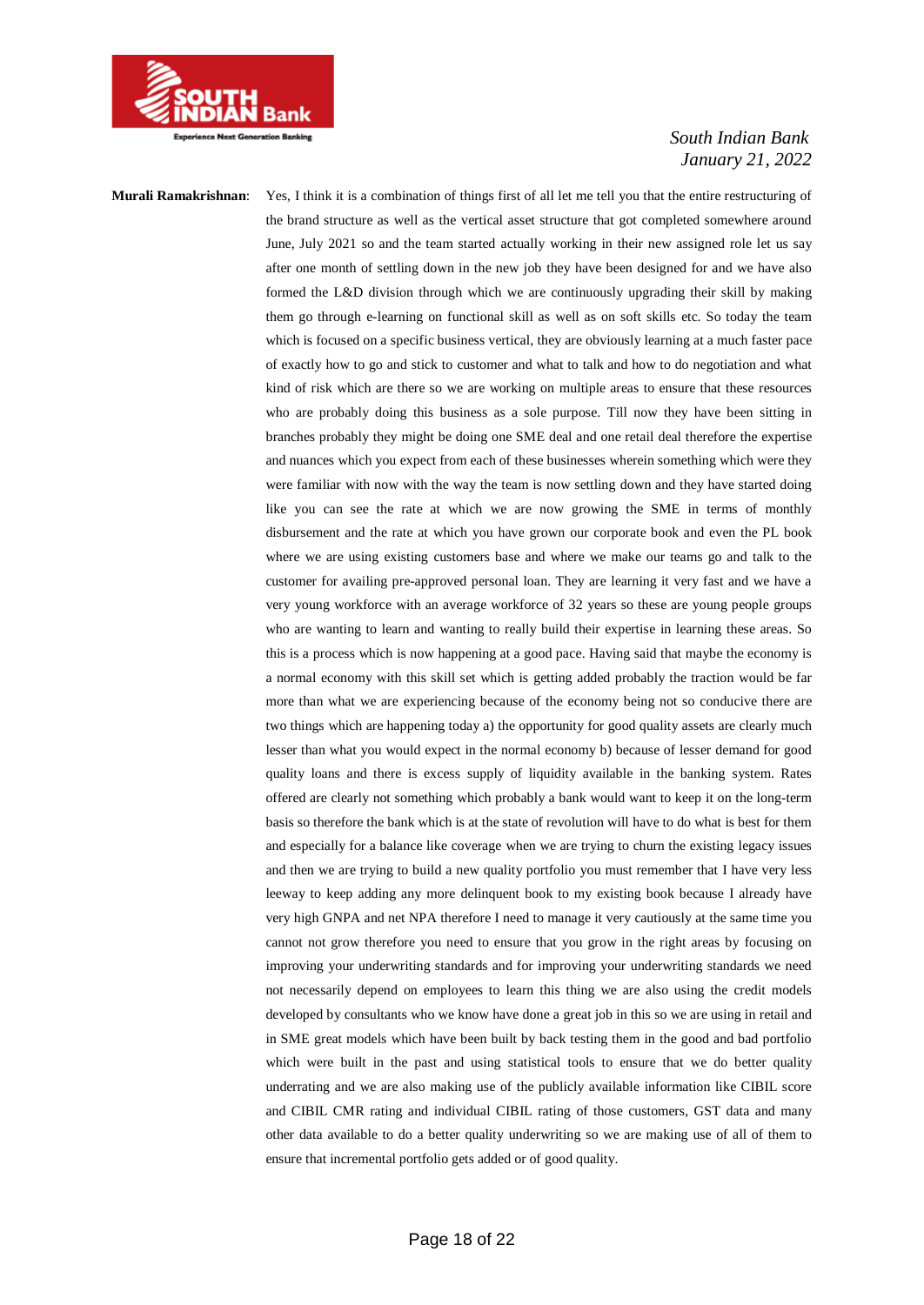

| Nilanjan Karfa:       | Perfect Sir that is a very wholesome answer good to hear all of this. Thank you so much Sir and<br>all the best.                                                                                                                                                                                                                                                                                                                                                                                                                                                                                                                            |
|-----------------------|---------------------------------------------------------------------------------------------------------------------------------------------------------------------------------------------------------------------------------------------------------------------------------------------------------------------------------------------------------------------------------------------------------------------------------------------------------------------------------------------------------------------------------------------------------------------------------------------------------------------------------------------|
| Moderator:            | Thank you. The next question is from the line of Akhil Hazari from Robo Capital. Please go<br>ahead.                                                                                                                                                                                                                                                                                                                                                                                                                                                                                                                                        |
| <b>Akhil Hazari:</b>  | Hello good afternoon. I just wanted to know, could you give us any guidance on credit cost for<br>FY 2023 - 2024.                                                                                                                                                                                                                                                                                                                                                                                                                                                                                                                           |
| Murali Ramakrishnan:  | Yes, I would like to give a firm answer for this but you know the situation which the economy is<br>in I will probably say that we continue to work with the 2% to 2.5% kind of credit cost that is<br>what we are looking at.                                                                                                                                                                                                                                                                                                                                                                                                              |
| <b>Akhil Hazari:</b>  | Okay fine. Thank you so much.                                                                                                                                                                                                                                                                                                                                                                                                                                                                                                                                                                                                               |
| Moderator:            | Thank you. The next question is from the line of Bajrang Bafna from Sunidhi Securities. Please<br>go ahead.                                                                                                                                                                                                                                                                                                                                                                                                                                                                                                                                 |
| <b>Bajrang Bafna:</b> | Sir just one question can you share the exact loan book which is currently enjoying moratorium<br>either in terms of interest or in terms of principal the total across different categories. Apart from<br>ECLGS I think you have given that number is close to 2500 Crores I am just rounding it off. So<br>any other book which is also enjoying moratorium either interest moratorium or principal<br>moratorium under recorded advances or some other category.                                                                                                                                                                        |
| Murali Ramakrishnan:  | There is nothing big which we need to really inform typically these are the ones which are<br>restricted then we at least clearly giving moratorium based on the guidelines which are there. So<br>other than that, I mean, if you are talking about regular corporate recycling where we would have<br>probably given by way of restructuring that probably which NPA restructuring or any other<br>restructuring that anyway I do not think there is any big number material numbers really share<br>this if you ask me the overall standard restructured portfolio book is what I read it out to you<br>which is about Rs. 2,567 Crores. |
| <b>Bajrang Bafna:</b> | Okay that includes that ECLGS also.                                                                                                                                                                                                                                                                                                                                                                                                                                                                                                                                                                                                         |
| Murali Ramakrishnan:  | Yes.                                                                                                                                                                                                                                                                                                                                                                                                                                                                                                                                                                                                                                        |
| <b>Bajrang Bafna:</b> | And sir just any guidance on slippages I think you have talked about close to 2000 Crores plus<br>number for this year and maybe some guidance on the next year if you cloud help us out because<br>now we have built up almost 18000 Crores of the new book which is completely doing fine for<br>the bank so any guidance next year from a slippages perspective.                                                                                                                                                                                                                                                                         |

**Murali Ramakrishnan**: It is very difficult to tell for the next full year but I am retaining what I had projected earlier for Q4 we expect it to be around Rs. 450 Crores that is what we are expecting but even for Q3 I was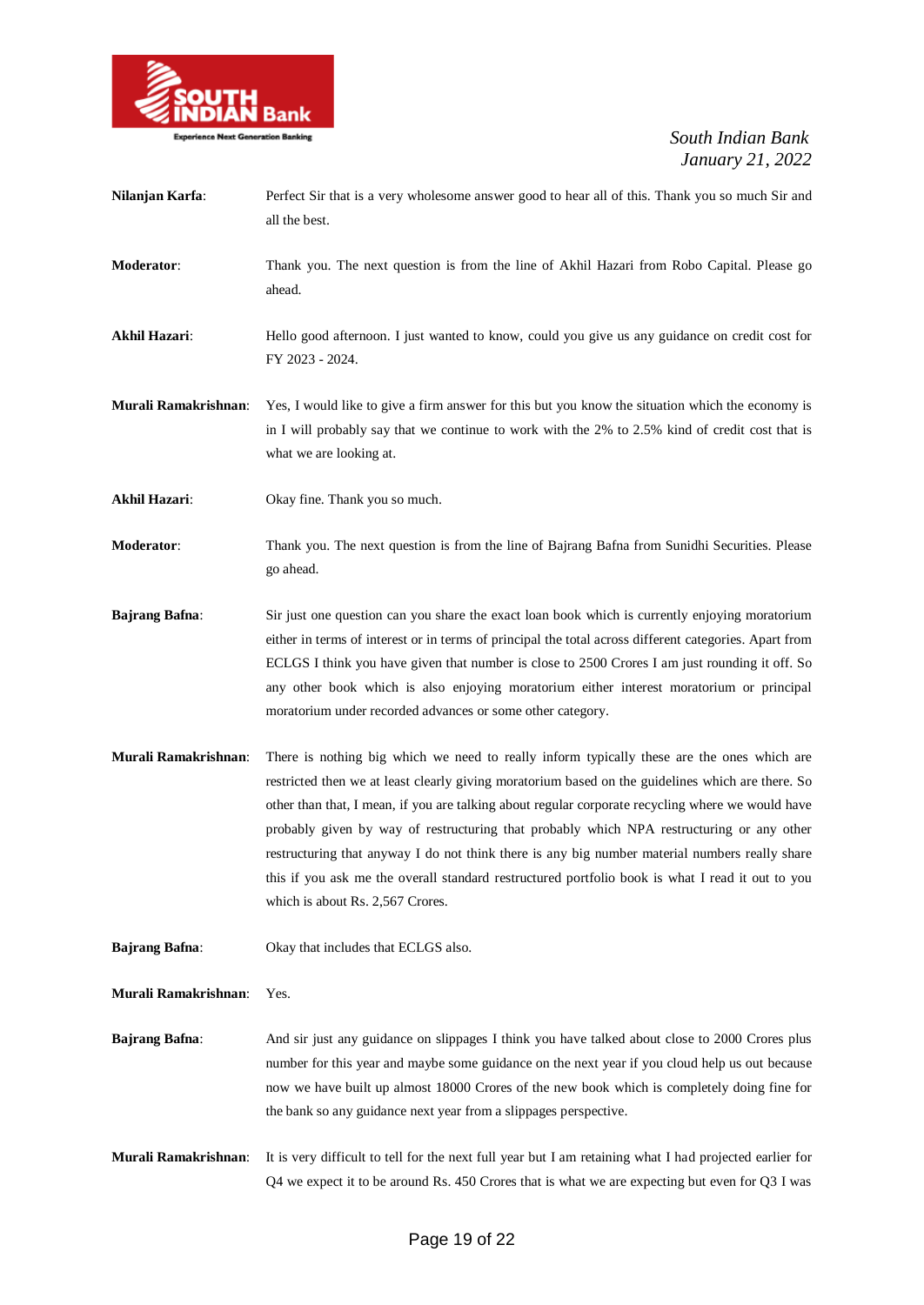

expecting about Rs. 400 to 450 Crores we end up with Rs. 387 crores. For Q4, we are projecting Rs. 450 Crores but we will obviously work towards actually having it much lesser than that. Next year is very too early to talk about because we clearly do not know how COVID 3 will impact and what we are definitely sharing with you is it new book is clearly which has not given any issues are concerned and obviously that again it is too early to prove anything so we will take it as it comes and definitely by towards the end of Q4 we will get a good sense of how we are looking at the coming year.

**Bajrang Bafna:** Thank you very much and all the best.

**Moderator**: Thank you. The next question is from the line of Sreesankar from Incred. Please go ahead.

**Sreesankar:** My question was you explained very well about how this entire restructuring of the way business is looked at has been changed with the bank how much has your NPAs as of the staff who has been doing a completely different thought process methodology for the last so many years adapting to the new changes because while you are advocating what is required in the current environment is the personal up to date with what are the changes that is required.

**Murali Ramakrishnan**: Yes, if you are asking about how the team is adapting to these changes which are required as I said the average age of workforce is very young and these are all young professionals and many of them are MBA and engineers and data scientist etc. So clearly they all have a great learning adaptability and while I am articulating these changes I also do a continuous communication with the entire bank as to clearly explaining what we are doing and why we are doing and what is expected from us and what is expected from them and we are also keeping them with the tools which are required so that they understand clearly what they need to do and how they need to do etc so it is not just about functional competency alone we are also looking at how what kind of soft behaviors which would help them to really perform well so even as earliest when I took charge we had clearly articulated nine core values which we want every employee in the bank to be exhibiting and we have clearly defined how this will have to be adapted in the work situation across cutting across functions etc. and even we have incorporate this in some of our appraisal mechanism in the feedback mechanism which we are planning to give to our employees we are clearly articulating to them what they are good at and why they need to improve etc. So that there is overall positive change which is being brought in, in terms of their thinking in terms of their action and clearly we are using it as a rewarding mechanism to ensure that the behavior changes stays with them so I really do not, I would not say that it is very easy but having said that I do not think it is very difficult also. I am saying even any other bank which is operating today or any other financial institutions operating today I think the changes which are happening in the environment is really so fast that even a conventional bank today we will have to think about how to adapt digitally the whole fulfillment and how to digitally source a liability customer asset customer etc. So all of them are undergoing changes and in a way it is easy for us because while we are instituting these changes we are also making them exposed to the latest developments which is happening and being a strong technology bank with 93% of our transactions happen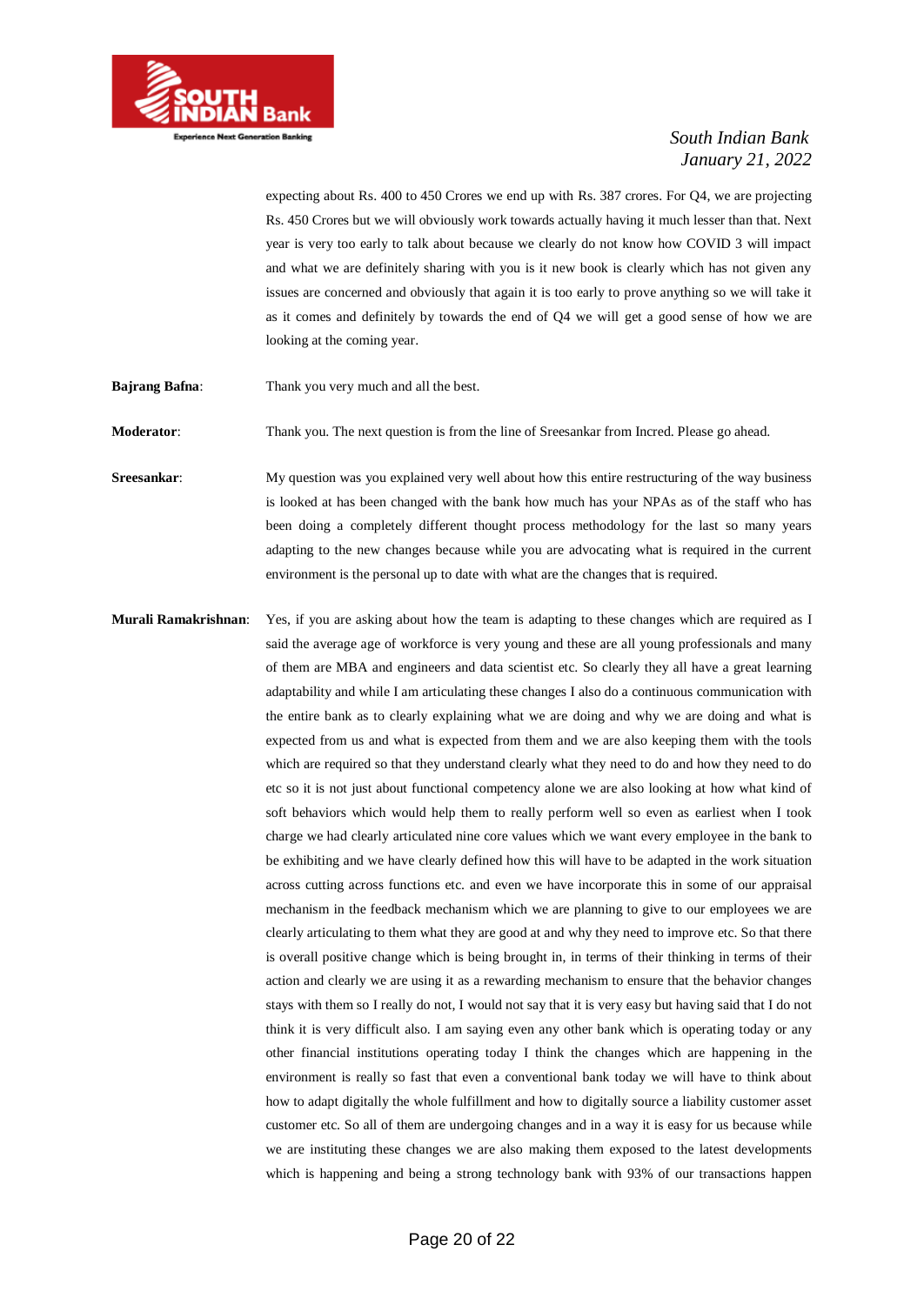

digitally, we are actually cutting the learning curve very fast and we are now comparable and have been continuously featuring a top 10 banks in the ranking, released by Government of India and we have been continuously bagging awards in technology area. So the team is pretty much aware that technology is going to be the future and they are already experiencing it because many of them are youngsters today they know that the everyday requirement is also taken care through technology so they are adapting it very well so I am happy to say that we are seeing good traction yes can we expect much higher productivity than what I am experiencing now I am sure I will but it is also due to the fact that economy today is not very conducive I mean we are experiencing one in 100 year situation therefore if things go back to normalcy I am sure these skill sets will definitely help us to be far more productive.

- **Sreesankar:** Nice to hear that and we have been interacting for quite some time that you had laid out your strategy and good to see that you are implementing it and the effects slowly coming in. Thank you very much all the best to you sir.
- **Moderator:** Thank you. Ladies and gentlemen we will be taking the last question that is from the line of Rohan Mandora from Equirus Securities. Please go ahead.

**Rohan Mandora**: Sir thanks for the opportunity. Sir just one question in terms of the new disbursements that we have done of some 18000 odd Crores what would be the increment in ROA or ROE that we are making assuming that the credit cost is more normalized on that portfolio.

- **Murali Ramakrishnan**: Probably we will work it out and get back to you because I do not have the ready numbers with me because we have just started accumulating. If you see even the rate at which this book is built with good traction has happened only in the last six months because Q2 was the first quarter where at least we had one and a half to two months of normal situation and Q3 all the three months were normal situation so many of these loans are also fairly young loans in terms of the tenure but we will work it out and get back to you Rohan.
- **Rohan Mandora**: Sir alternatively trying as in terms of pricing these loans like what is the target ROA or ROE we are keeping in mind and are we able to price it at that level or it is still because of the competition price lower.
- **Murali Ramakrishnan**: No let me take this into two parts see one is the opportunity which we are trying to exploit in the short-term where we have surplus funds available today and which we are deploying it in let us say any office opportunity today whether we are able to make much more money than that by taking by doing a short-term opportunity in terms of bill discounting or whatever so that way we are able to onboard good customers etc. where we will start penetrating more and more by offering other products with them there if you look at ROE it will be probably very negligible but then credit card and PL etc. where clearly we are offering rates which are sizeable rates and we are really looking at good quality customers and offering them at a good ROE. So therefore these products are really good earning ROEs. If you look at my rate of interest which I charge it has